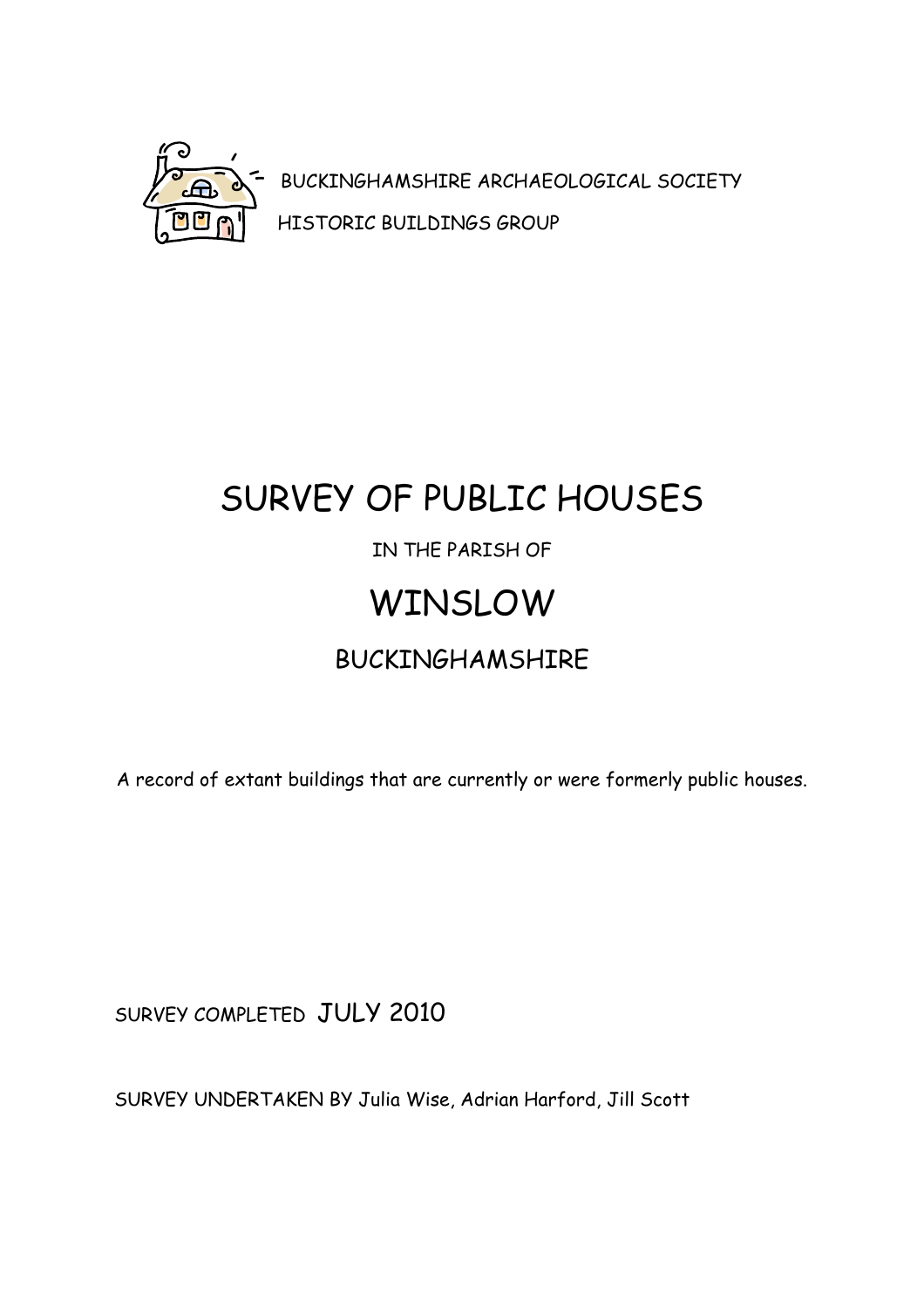|                       | Winslow: Historic References to Public Houses |                                      |                     |                            |                     |           |                           |                       |           |                                                                                                                            |                                          |                    |
|-----------------------|-----------------------------------------------|--------------------------------------|---------------------|----------------------------|---------------------|-----------|---------------------------|-----------------------|-----------|----------------------------------------------------------------------------------------------------------------------------|------------------------------------------|--------------------|
| Pub name              | <b>Alternative name</b>                       | Address                              | Date open           | Date closed                |                     |           |                           |                       |           | <b>Notes</b>                                                                                                               | <b>Secondary sources</b>                 | <b>Current use</b> |
| Angel Inn             |                                               | Corner of Market Square/Sheep Street |                     |                            |                     |           |                           |                       |           | Manorial records 1651 & 1671 (AW)                                                                                          | Alan Wigley 1981 'A Window on Winslow'   |                    |
| <b>Bell Hotel</b>     | <b>Bell Inn</b>                               | 1 Market Square                      |                     | <b>NA</b>                  | 1753-1755           |           | Yes $(50 \text{ years+})$ |                       | 1823-1939 | Freehouse, brewed own beer until 1914. In same ownership since 1814                                                        | John Camp 1965 'Oxon & Bucks Pubs'       | Hotel              |
| <b>Black Horse</b>    |                                               | 17 Sheep Street                      |                     | 1832 1925 (RC)             |                     |           | Yes (1832)                |                       | 1876      |                                                                                                                            | Robert Cook 1989 'The Book of Winslow'   |                    |
| Bull                  | <b>Bull Inn</b>                               | 4 Horn Street                        |                     | 1993 (TF)                  |                     |           | Yes $(50 \text{ years+})$ |                       |           | 1823-1939 Rebuilt in 18th century. Aylesbury Brewery Co. (TF)                                                              | Terry Foley & Julian Hunt 1997 'Winslow  | House              |
| <b>Butchers Arms</b>  |                                               | Unlocated                            |                     |                            | 1753-1755           |           |                           |                       |           |                                                                                                                            |                                          |                    |
| Chandos Arms          |                                               | 80 High Street                       | 1839                | 1943                       |                     |           | Yes (1839)                |                       |           | 1847-1939 Built in 1839, demolished in 1943 following WWII plane crash (TF)                                                | Terry Foley & Julian Hunt 1997 'Winslow' | <b>NA</b>          |
| Cock                  |                                               | Unlocated                            |                     |                            | 1753-1754           |           |                           |                       |           |                                                                                                                            |                                          |                    |
| <b>Crooked Billet</b> |                                               | 7 Horn Street                        |                     | 1990 (TF)                  | 1753-1755           | 1753-1828 | Yes (50 years+)           |                       | 1823-1939 |                                                                                                                            | Terry Foley & Julian Hunt 1997 'Winslow' | House              |
| Cross Keys            |                                               | The Walk (Pruden House)              |                     | late C18 (TF)              |                     | 1753-1769 |                           |                       |           |                                                                                                                            | Terry Foley & Julian Hunt 1997 'Winslow' |                    |
| Crown Inn             | Old Crown                                     | 9 Market Square                      |                     | 1896 (TF)                  | 1753-1755           |           | Yes (50 years+)           |                       | 1823-1899 |                                                                                                                            | Terry Foley & Julian Hunt 1997 'Winslow' |                    |
| Devil in the Boot     | Boot                                          | 1 Granborough Road                   | <b>Before 1753?</b> | about 1997 (JW) 1753-1755  |                     | 1753-1768 | Yes (1835)                |                       |           | 1847-1939 Beerhouse in 1900 (TF).                                                                                          | Terry Foley & Julian Hunt 1997 'Winslow' | 2 houses           |
| Duke of Cumberland    |                                               | Unlocated                            |                     |                            | 1753, 1755          |           |                           |                       |           |                                                                                                                            |                                          |                    |
| George                | George and Horsehoe                           | 16 Market Square                     |                     | <b>NA</b>                  |                     |           |                           |                       | 1823-1939 |                                                                                                                            |                                          | Pub                |
| George Inn            | Old George                                    | <b>Market Square</b>                 |                     | 1821 (TF)                  | 1753-1755           | 1753-1824 | Yes (50 years+)           |                       |           | 1823 Incorporated into The Bell in/after 1837 (TF).                                                                        | Terry Foley & Julian Hunt 1997 'Winslow' |                    |
| Golden Lion           | Golden Lyon                                   | 108 High Street                      | 1861                | 1956                       |                     |           | Yes (1861)                | Closed 1956 1928-1939 |           |                                                                                                                            | Terry Foley & Julian Hunt 1997 'Winslow' |                    |
| Greyhound Inn         | Hare and Hounds; Greyhound and Hare           | High Street (The Elms)               |                     | early C19 (TF)             |                     | 1753-1821 |                           |                       |           | Partly destroyed by fire 1775; rebuilt as The Elms (TF)                                                                    | Terry Foley & Julian Hunt 1997 'Winslow' |                    |
| <b>Kings Head</b>     |                                               | 27 High Street                       |                     |                            | 1753-1755           |           | Yes (50 years+)           |                       | 1842-1911 |                                                                                                                            | Terry Foley & Julian Hunt 1997 'Winslow' | House?             |
| Nags Head             |                                               | 39 Sheep Street                      | 1832 NA             |                            |                     |           | Yes (1832)                |                       | 1842-1939 |                                                                                                                            |                                          | Pub                |
| Plough                | Plow; Plough Inn                              | 26 Horn Street                       |                     | 1910 (TF)                  |                     | 1753-1828 | Yes $(50 \text{ years+})$ |                       | 1823-1907 |                                                                                                                            | Terry Foley & Julian Hunt 1997 'Winslow' |                    |
| <b>Punch Bowl</b>     | Punch House                                   | 11 Market Square                     |                     | about 1850 (TF)            |                     | 1808-1828 |                           |                       | 1839-1844 |                                                                                                                            | Terry Foley & Julian Hunt 1997 'Winslow' |                    |
| Railway Inn           |                                               | 160? High Street                     |                     |                            |                     |           |                           |                       |           | Chesham & Brackley Brewery                                                                                                 | Terry Foley & Julian Hunt 1997 'Winslow' |                    |
| <b>Red Cow</b>        |                                               | Unlocated                            |                     |                            | 1753-1755           |           |                           |                       |           |                                                                                                                            |                                          |                    |
| Red Lyon              |                                               | Unlocated                            |                     |                            | 1753-1754           |           |                           |                       | 1842-1844 |                                                                                                                            |                                          |                    |
| Rose and Crown        |                                               | 5 Market Square                      |                     | about 1910? (RC) 1753-1755 |                     | 1753-1828 | Yes (50 years+)           |                       |           | 1823-1907   Demolished for building of Church Hall in 1910 (RC)                                                            | Robert Cook 1989 'The Book of Winslow'   |                    |
| Royal Engineer        |                                               | 15 High Street                       |                     | 1846 1959? (TF)            |                     |           | Yes (1846)                |                       |           | ?Partly demolished in 1959                                                                                                 | Terry Foley & Julian Hunt 1997 'Winslow' |                    |
| Royal Oak             |                                               | 2a High Street                       |                     | 1908 (RC)                  | 1753-1755           | 1753-1828 | Yes $(50 \text{ years+})$ |                       | 1823-1907 |                                                                                                                            | Terry Foley & Julian Hunt 1997 'Winslow' |                    |
| <b>Running Horse</b>  |                                               | Unlocated                            |                     |                            | 1753-1755           |           |                           |                       |           |                                                                                                                            |                                          |                    |
| Sow and Pigs          |                                               | 26 High Street                       |                     | 1775 (TF)                  | 1753-1755           | 1753-1828 |                           |                       |           | 1823-1830   Destroyed by fire 1775, replaced by The Kings Head (TF); renamed King Terry Foley & Julian Hunt 1997 'Winslow' |                                          |                    |
| Stag Inn              |                                               | 166 High Street                      | 1852                | 1967                       |                     |           | Yes (1852)                |                       |           | Closed 1967   18,761,939 Sold to Northampton & Towcester Breweries in 1895 (TF)                                            | Terry Foley & Julian Hunt 1997 'Winslow' |                    |
| <b>Station Inn</b>    |                                               | 63 Station Road                      | after 1830?         | 1962                       |                     |           | Yes                       | Closed 1962 1854-1939 |           |                                                                                                                            | Alan Wigley 1981 'A Window on Winslow'   | Row of 3 houses    |
| Swan                  | Swan Inn                                      | 2 Buckingham Road                    | 1850 NA             |                            | 1753-1755           |           | Yes (1850)                |                       |           | 1865-1939 Built in 1850 (TF)                                                                                               | Terry Foley & Julian Hunt 1997 'Winslow' | Pub                |
| Three Pigeons         |                                               | 27 High Street                       |                     |                            | 1753-1755 1753-1824 |           |                           |                       |           | 1823-1854 Destroyed in fire of 1775? (TF)                                                                                  | Alan Wigley 1981 'A Window on Winslow'   |                    |
| Two Tuns and Starr    |                                               | Unlocated                            |                     |                            |                     |           |                           |                       |           |                                                                                                                            |                                          |                    |
| White Hart            |                                               | Unlocated                            |                     |                            | 1753-1755           |           |                           |                       |           |                                                                                                                            |                                          |                    |
| Windmill Inn          |                                               | 31 High Street                       |                     |                            | 1753-1755           |           | Yes $(50 \text{ years+})$ |                       | 1823-1939 |                                                                                                                            | Terry Foley & Julian Hunt 1997 'Winslow' | Veterinary Surgery |
|                       |                                               |                                      |                     |                            |                     |           |                           |                       |           |                                                                                                                            |                                          |                    |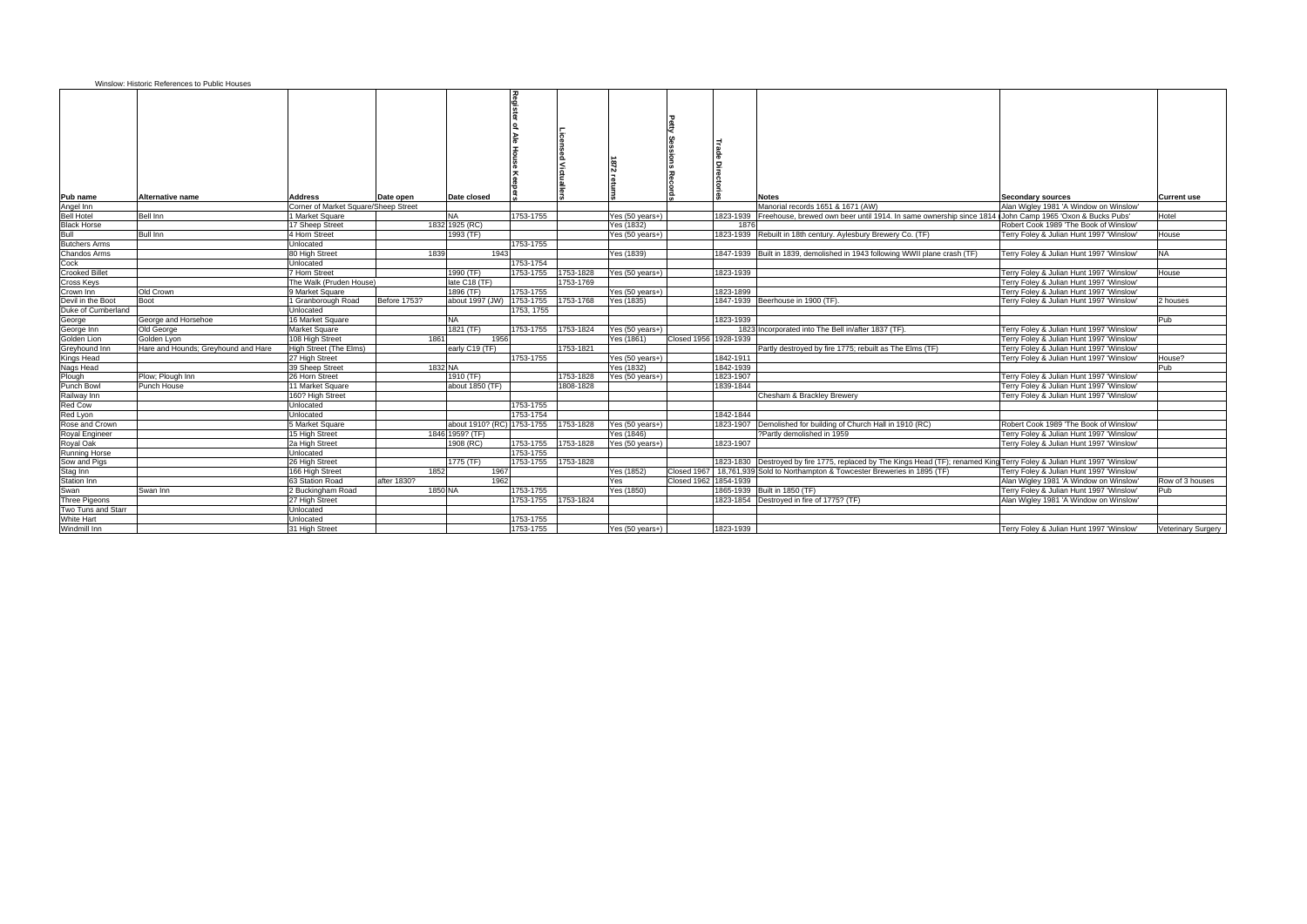| Pub name                        | The Angel                                                                                                                                                                                                                                                                                                                                                                                                                                                                                                                                                                                  |
|---------------------------------|--------------------------------------------------------------------------------------------------------------------------------------------------------------------------------------------------------------------------------------------------------------------------------------------------------------------------------------------------------------------------------------------------------------------------------------------------------------------------------------------------------------------------------------------------------------------------------------------|
| <b>Address</b>                  | 2 High Street, Winslow                                                                                                                                                                                                                                                                                                                                                                                                                                                                                                                                                                     |
| Location<br>(Grid<br>Reference) | SP77001 27570                                                                                                                                                                                                                                                                                                                                                                                                                                                                                                                                                                              |
| <b>Brewery</b>                  | <b>NA</b>                                                                                                                                                                                                                                                                                                                                                                                                                                                                                                                                                                                  |
| <b>Brief</b><br>description     | Grade II. List description: 'Laundrette. Left side wall shares C17<br>timber truss with No.2a, front is late C18. Vitreous brick with red<br>dressings, plain parapet and C20 tiled roof. 2 storeys, one bay.<br>C20 shop front. Altered first floor has barred sash window with<br>gauged brick head to left and C19 canted oriel with cornice top<br>to right. Included for group value'.<br>Currently dry-cleaners. Possibly some older fabric surviving<br>inside. Cast iron supporting column in ground floor, possibly<br>where building has been extended forwards. Steeply-pitched |
| Date visited                    | roof with 3 gables parallel to High Street frontage.<br>18 <sup>th</sup> October 2009                                                                                                                                                                                                                                                                                                                                                                                                                                                                                                      |
| Photo                           | <b>Adrian Harford</b><br><b>STIRA UNDER</b><br>cappo<br>01259 (1245)<br>$-1378114$                                                                                                                                                                                                                                                                                                                                                                                                                                                                                                         |
| Recorded<br>by (name)           | Julia Wise                                                                                                                                                                                                                                                                                                                                                                                                                                                                                                                                                                                 |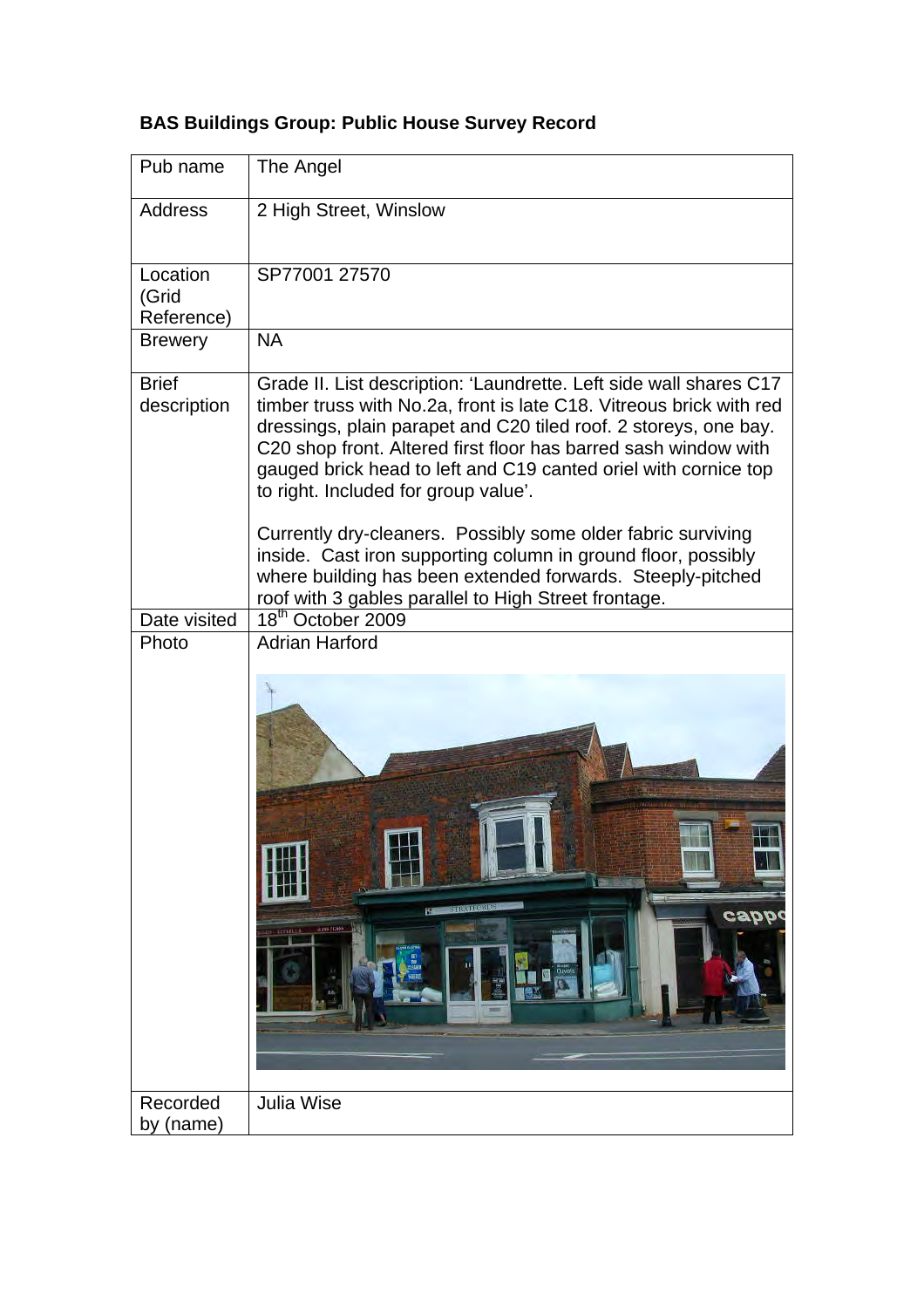| Pub name                    | The Bell                                                                                                                                                                                                                                                                                                                                                                                                                                                                                                                                                                                                                                                                                                                                                                                                                                                                                                                                                                                                                                                                        |
|-----------------------------|---------------------------------------------------------------------------------------------------------------------------------------------------------------------------------------------------------------------------------------------------------------------------------------------------------------------------------------------------------------------------------------------------------------------------------------------------------------------------------------------------------------------------------------------------------------------------------------------------------------------------------------------------------------------------------------------------------------------------------------------------------------------------------------------------------------------------------------------------------------------------------------------------------------------------------------------------------------------------------------------------------------------------------------------------------------------------------|
| <b>Address</b>              | 1 Market Square, Winslow                                                                                                                                                                                                                                                                                                                                                                                                                                                                                                                                                                                                                                                                                                                                                                                                                                                                                                                                                                                                                                                        |
| Location                    | SP76986 27548                                                                                                                                                                                                                                                                                                                                                                                                                                                                                                                                                                                                                                                                                                                                                                                                                                                                                                                                                                                                                                                                   |
| <b>Brewery</b>              | Greene King?                                                                                                                                                                                                                                                                                                                                                                                                                                                                                                                                                                                                                                                                                                                                                                                                                                                                                                                                                                                                                                                                    |
| <b>Brief</b><br>description | Grade II. List description: 'Hotel. Early C19 re-fronting of C17<br>building with incomplete timber frame. C17 timber framed<br>blocks to rear along Bell Alley, and over carriage entry to left<br>of main front. Other brick outbuildings are late C19. Main N.<br>front of whitewashed render, rusticated to ground floor and<br>articulated with giant Doric pilasters, moulded plinth and<br>cornice and band course at first floor level. Slate roof, 3<br>rendered chimneys. 2 storeys, 3 bays. Canted bay windows<br>to ground floor, each with 24-pane sashes to front, lozenge<br>patterned frieze and moulded cornice. Wide triple-hung<br>sashes to first floor in architrave surrounds with wooden<br>cornices on scroll brackets over. 6-panelled door between<br>left-hand bays has wooden surround of Doric half-columns,<br>entablature blocks and pediment. Section of first floor wall<br>above door has flanking pilasters. Painted curved brace in<br>ground floor room. Interior of C17 part to rear has moulded<br>ceiling beams. RCHM II p 343 MON 12'. |
|                             | C17 timber framed inside, exterior re-fronted in ?C18. The<br>rear is a mass of extensions and roof-lines!                                                                                                                                                                                                                                                                                                                                                                                                                                                                                                                                                                                                                                                                                                                                                                                                                                                                                                                                                                      |
| Date visited                | 18 <sup>th</sup> October 2009                                                                                                                                                                                                                                                                                                                                                                                                                                                                                                                                                                                                                                                                                                                                                                                                                                                                                                                                                                                                                                                   |
| Photo                       | <b>Adrian Harford</b>                                                                                                                                                                                                                                                                                                                                                                                                                                                                                                                                                                                                                                                                                                                                                                                                                                                                                                                                                                                                                                                           |
| Recorded by<br>(name)       | <b>Julia Wise</b>                                                                                                                                                                                                                                                                                                                                                                                                                                                                                                                                                                                                                                                                                                                                                                                                                                                                                                                                                                                                                                                               |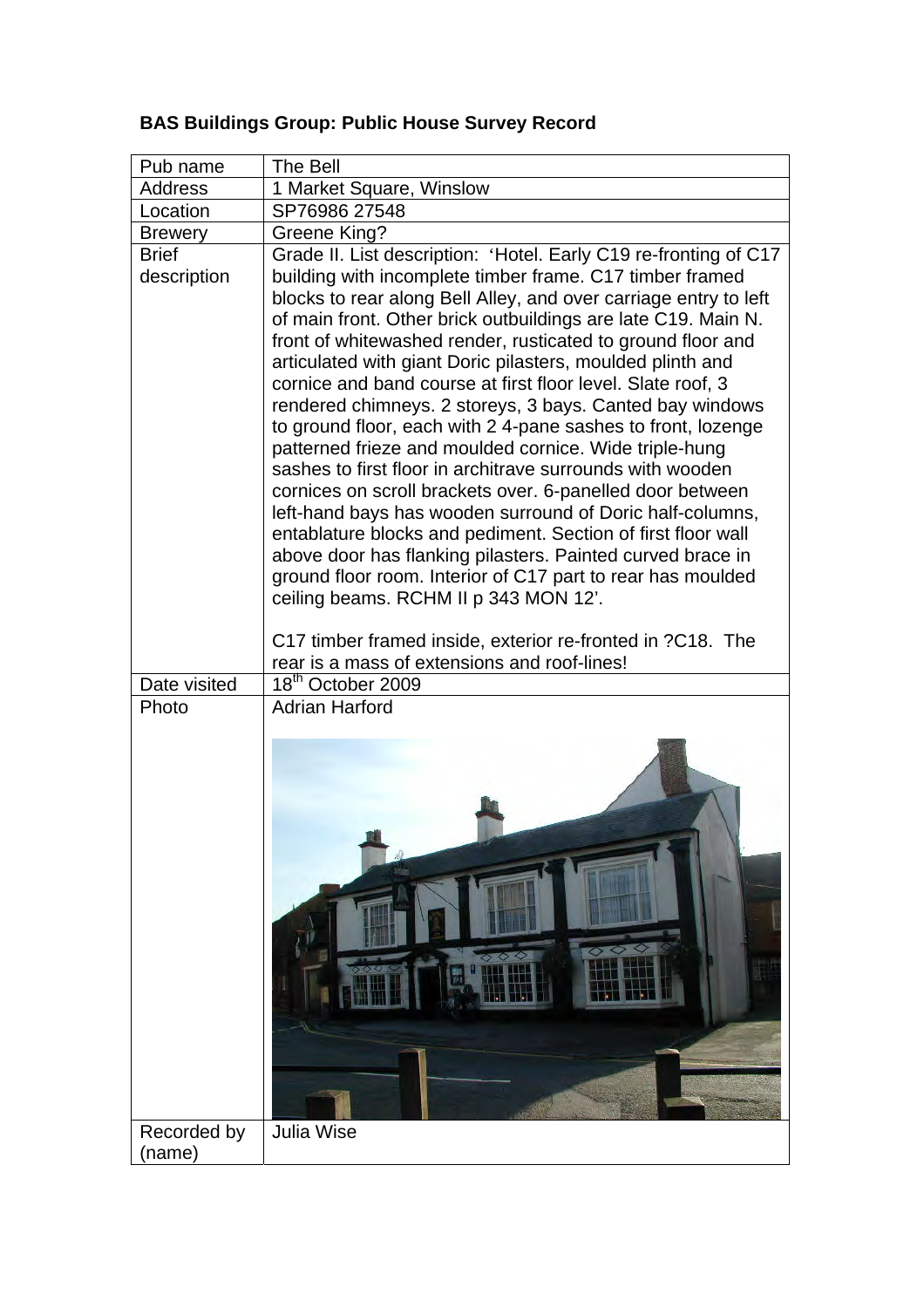| <b>BAS Buildings Group: Public House Survey Record</b> |  |
|--------------------------------------------------------|--|
|--------------------------------------------------------|--|

| Pub name       | <b>Black Horse</b>                                                      |
|----------------|-------------------------------------------------------------------------|
| <b>Address</b> | 17 Sheep Street, Winslow                                                |
|                |                                                                         |
| Location       | SP77203 27549                                                           |
| (Grid Ref)     |                                                                         |
| <b>Brewery</b> | <b>NA</b>                                                               |
| <b>Brief</b>   | Now ?two houses. 19 <sup>th</sup> century front, but rear wing at right |
| description    | angles looks older. Brick, some vitreous.                               |
|                |                                                                         |
|                |                                                                         |
|                |                                                                         |
|                |                                                                         |
|                |                                                                         |
| Date visited   | 18 <sup>th</sup> October 2009                                           |
| Photo          | <b>Adrian Harford</b>                                                   |
|                |                                                                         |
|                |                                                                         |
|                |                                                                         |
|                |                                                                         |
|                |                                                                         |
|                |                                                                         |
|                |                                                                         |
|                | ᇣ                                                                       |
|                |                                                                         |
|                |                                                                         |
|                |                                                                         |
|                |                                                                         |
|                |                                                                         |
|                |                                                                         |
|                |                                                                         |
|                |                                                                         |
|                |                                                                         |
| Recorded by    | <b>Julia Wise</b>                                                       |
| (name)         |                                                                         |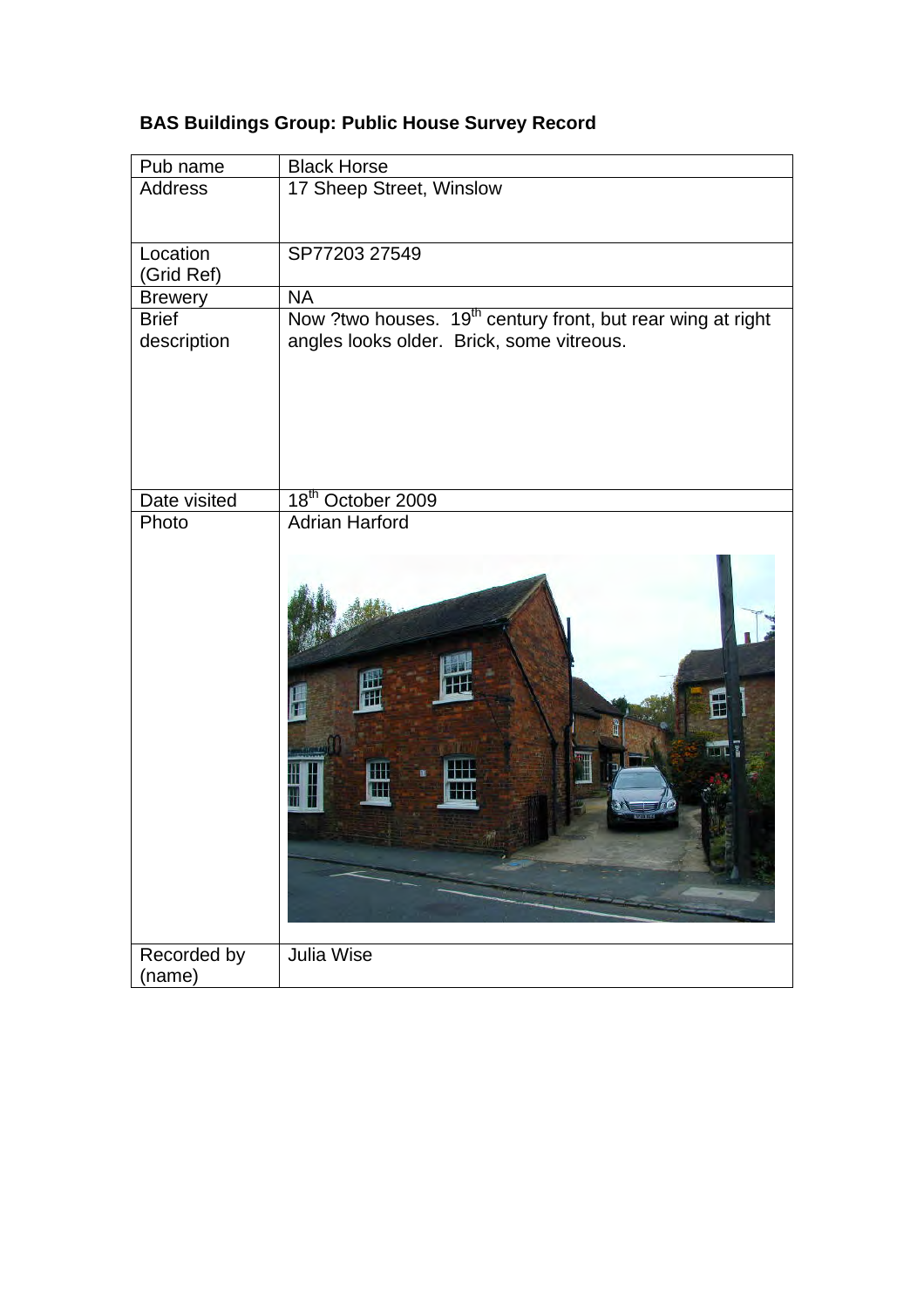|  |  |  | <b>BAS Buildings Group: Public House Survey Record</b> |  |
|--|--|--|--------------------------------------------------------|--|
|--|--|--|--------------------------------------------------------|--|

| Pub name                    | The Boot                                                                                                          |
|-----------------------------|-------------------------------------------------------------------------------------------------------------------|
| <b>Address</b>              | 1 and 1A Granborough Road, Winslow                                                                                |
| Location<br>(Grid           | SP76683 27292                                                                                                     |
| Reference)                  |                                                                                                                   |
| <b>Brewery</b>              | <b>NA</b>                                                                                                         |
| <b>Brief</b><br>description | Now 2 houses. Rendered brick with slate roof. 5? bays<br>and 2 storeys. Pentice hood over door and 3 ground floor |
|                             | bay windows.                                                                                                      |
| Date visited<br>Photo       | October 2009<br>18 <sup>th</sup><br><b>Adrian Harford</b>                                                         |
|                             |                                                                                                                   |
| Recorded by                 | <b>Julia Wise</b>                                                                                                 |
| (name)                      |                                                                                                                   |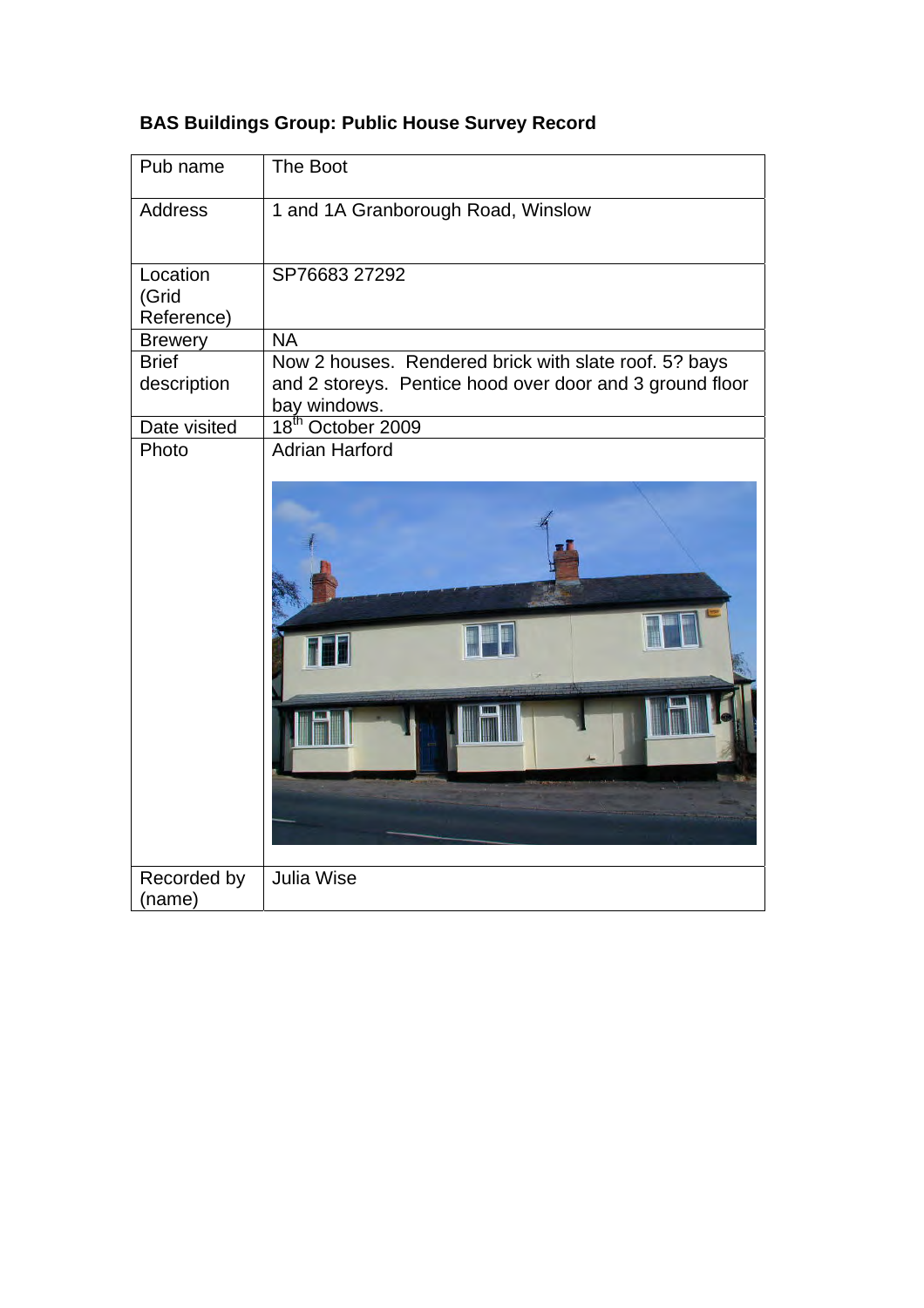| Pub name                    | The Bull                                                                                                                                                                                                                                                                                                                                                                                                                                                                                                                                                                                                      |
|-----------------------------|---------------------------------------------------------------------------------------------------------------------------------------------------------------------------------------------------------------------------------------------------------------------------------------------------------------------------------------------------------------------------------------------------------------------------------------------------------------------------------------------------------------------------------------------------------------------------------------------------------------|
| <b>Address</b>              | 4 Horn Street, Winslow                                                                                                                                                                                                                                                                                                                                                                                                                                                                                                                                                                                        |
| Location<br>(Grid Ref)      | SP76917 27546                                                                                                                                                                                                                                                                                                                                                                                                                                                                                                                                                                                                 |
| <b>Brewery</b>              | <b>NA</b>                                                                                                                                                                                                                                                                                                                                                                                                                                                                                                                                                                                                     |
| <b>Brief</b><br>description | Grade II. List description: 'Public house. C18, altered.<br>Plum-coloured brick to front, rendered plinth and left<br>gable, colourwashed brick to right gable. Moulded brick<br>eaves, old tile roof, brick stacks to gables and between<br>left-hand bays. 2 storeys and attic, 3 bays. Paired C19<br>sash windows, those to ground floor with gauged brick<br>heads. Hipped dormers with C19 paired wooden<br>casements and moulded cornices. Double C20 doors in<br>reeded frame with surround of minimal Doric columns and<br>entablature. Single storey extension to left with similar<br>paired sash.' |
|                             | Lobby entry. Brick with vitrified headers and steep pitched<br>tile roof. Range at rear at right angles. Looks Georgian<br>but has clearly been re-fronted. Some rebuilding at the<br>rear.                                                                                                                                                                                                                                                                                                                                                                                                                   |
| Date visited                | 18 <sup>th</sup> October 2009                                                                                                                                                                                                                                                                                                                                                                                                                                                                                                                                                                                 |
| Photo                       | <b>Adrian Harford</b>                                                                                                                                                                                                                                                                                                                                                                                                                                                                                                                                                                                         |
| Recorded by<br>(name)       | <b>Julia Wise</b>                                                                                                                                                                                                                                                                                                                                                                                                                                                                                                                                                                                             |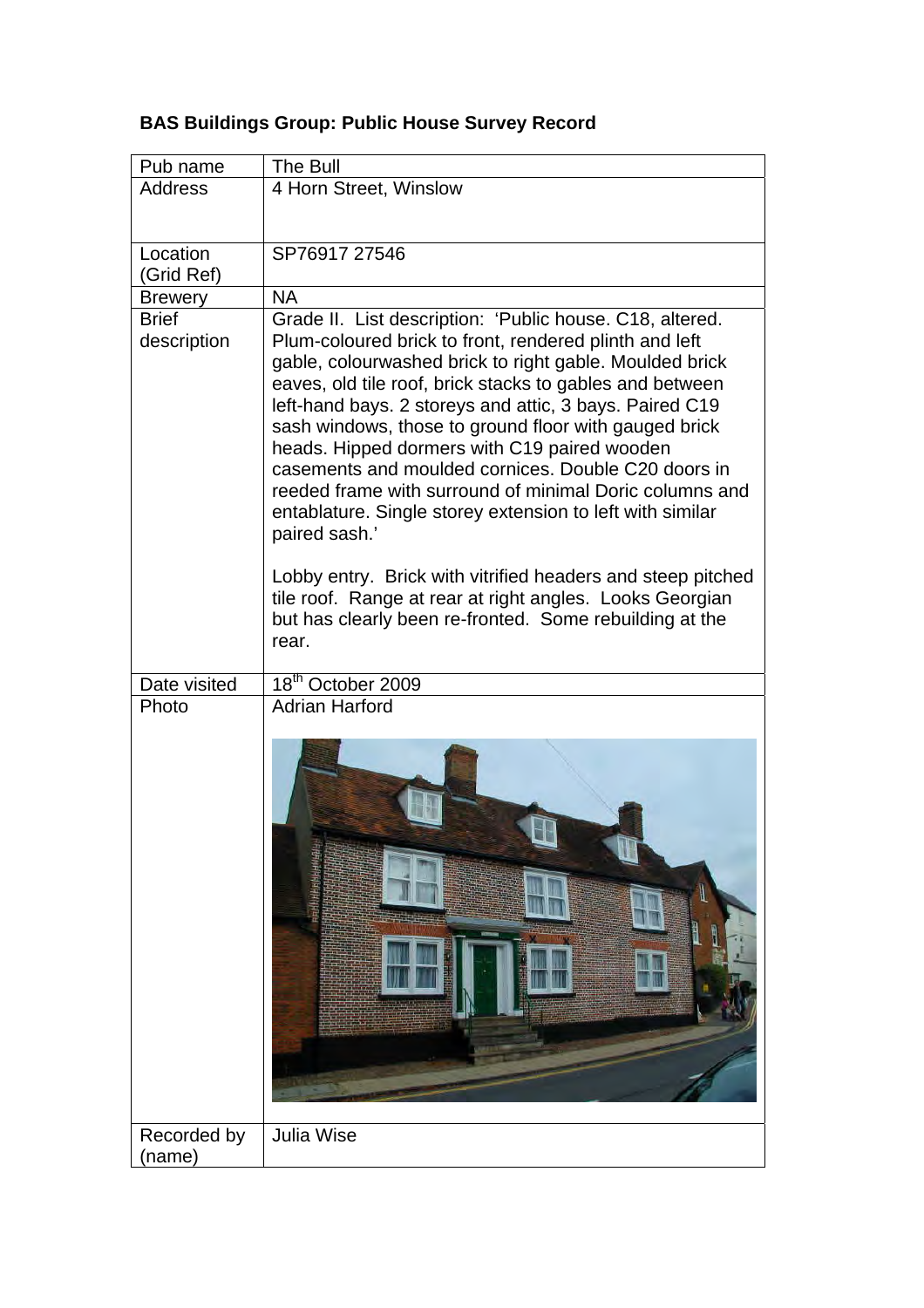| Pub name                     | <b>Crooked Billett</b>                                                                                                                                                                                                                                                                                                                                                                                                                                                                                                                                                                                                                                                                                                    |
|------------------------------|---------------------------------------------------------------------------------------------------------------------------------------------------------------------------------------------------------------------------------------------------------------------------------------------------------------------------------------------------------------------------------------------------------------------------------------------------------------------------------------------------------------------------------------------------------------------------------------------------------------------------------------------------------------------------------------------------------------------------|
| <b>Address</b>               | 'Hop House', 7 Horn Street, Winslow                                                                                                                                                                                                                                                                                                                                                                                                                                                                                                                                                                                                                                                                                       |
| Location<br>(Grid            | SP 76849 27552                                                                                                                                                                                                                                                                                                                                                                                                                                                                                                                                                                                                                                                                                                            |
| Reference)<br><b>Brewery</b> | <b>NA</b>                                                                                                                                                                                                                                                                                                                                                                                                                                                                                                                                                                                                                                                                                                                 |
| <b>Brief</b><br>description  | Grade II. Listed description: 'Public house. C17, altered.<br>Timber frame with brick infill to right gable, C19 brick front with<br>toothed eaves. Slate roof, brick stacks to gables. 2 storeys, 4<br>bays. 4-pane sash windows, those to ground floor with<br>whitewashed voussoir heads and keyblocks, First floor of<br>second bay blank. C20 door in third bay with cornice hood on<br>cut brackets. Roof continues over carriage entry to left with<br>weatherboarding and board doors.'<br>Now a private house. Red brick with vitreous headers. Has<br>decorative bracket for a hanging sign. Timber frame (?cruck<br>frame) visible on right hand gable. Appears to have been<br>refronted and the roof raised. |
| Date visited                 | 18 <sup>th</sup> October 2009                                                                                                                                                                                                                                                                                                                                                                                                                                                                                                                                                                                                                                                                                             |
| Photo                        | <b>Adrian Harford</b>                                                                                                                                                                                                                                                                                                                                                                                                                                                                                                                                                                                                                                                                                                     |
|                              | Ш<br>₩<br>ø6<br>$\mathcal{P}$<br>mann                                                                                                                                                                                                                                                                                                                                                                                                                                                                                                                                                                                                                                                                                     |
| Recorded<br>by               | <b>Julia Wise</b>                                                                                                                                                                                                                                                                                                                                                                                                                                                                                                                                                                                                                                                                                                         |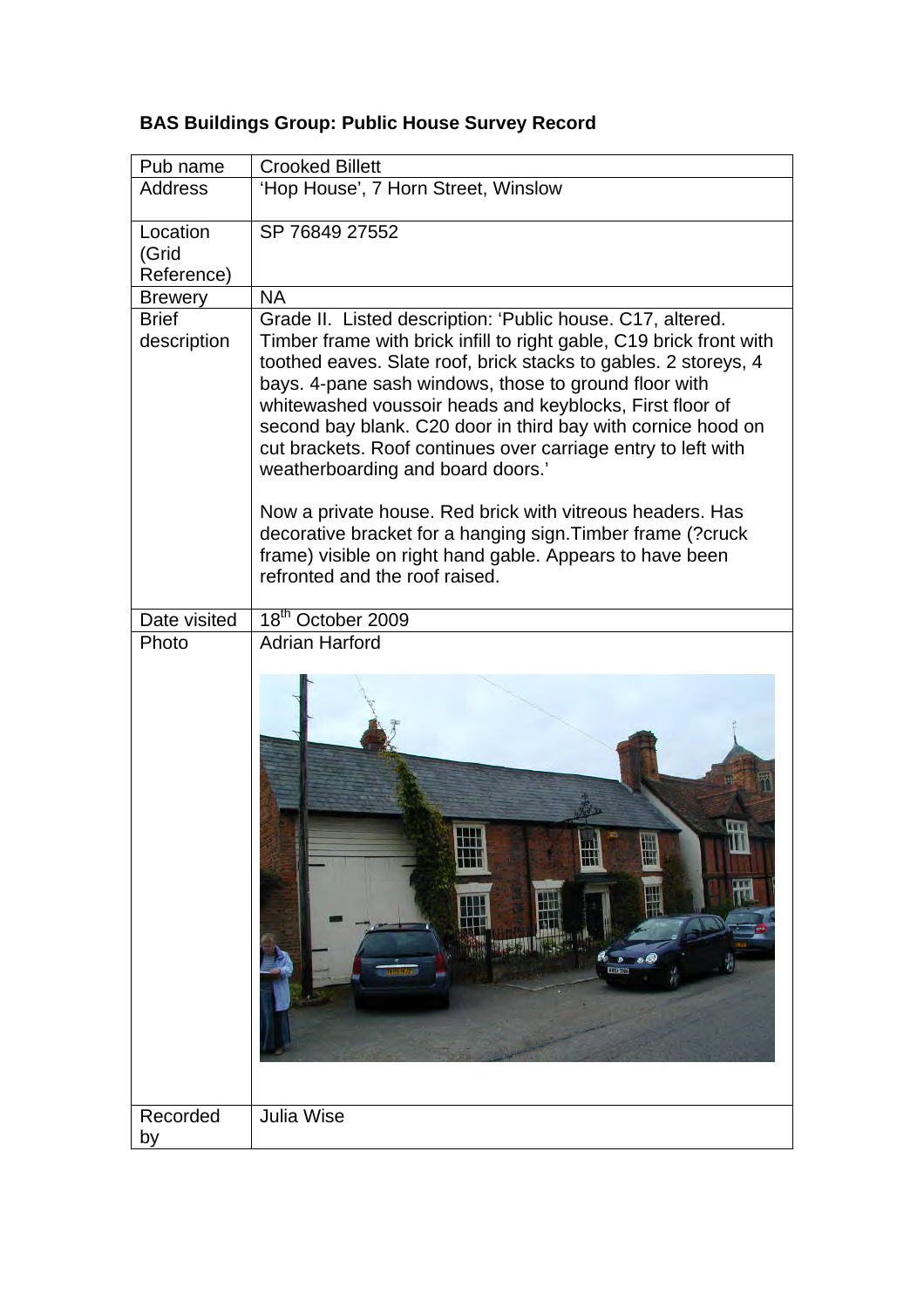| Pub name                        | The George (now part of The Bell)                                                                                                                                      |
|---------------------------------|------------------------------------------------------------------------------------------------------------------------------------------------------------------------|
| <b>Address</b>                  | Bell Walk (Bell Alley), Winslow                                                                                                                                        |
| Location<br>(Grid<br>Reference) | SP76981 27533                                                                                                                                                          |
| <b>Brewery</b>                  | <b>NA</b>                                                                                                                                                              |
| <b>Brief</b><br>description     | C17 timber-framed with tiled roof and end stacks. Truncated at<br>SW end and rebuilt. Stone cellars beneath, now knocked<br>through into the cellars beneath The Bell. |
| Date visited<br>Photo           | 18/10/2009<br><b>Adrian Harford</b>                                                                                                                                    |
|                                 |                                                                                                                                                                        |
| Recorded by                     | <b>Julia Wise</b>                                                                                                                                                      |
| (name)                          |                                                                                                                                                                        |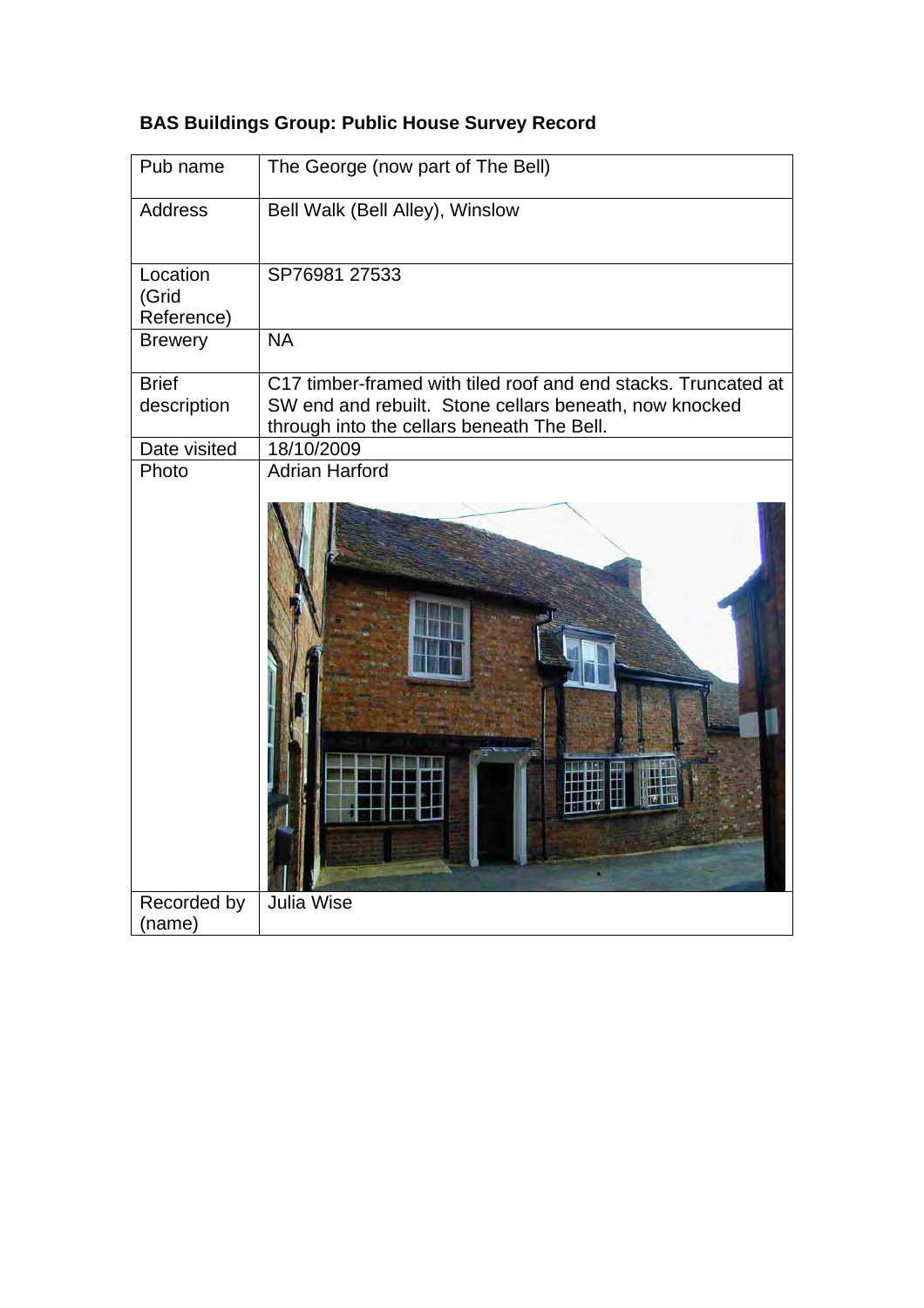| Pub name                    | The George                                                                                                                                                                                                                                                                                                                                                                                                                                                                                                                                                                                                                                                                                                                                                                                                                                   |
|-----------------------------|----------------------------------------------------------------------------------------------------------------------------------------------------------------------------------------------------------------------------------------------------------------------------------------------------------------------------------------------------------------------------------------------------------------------------------------------------------------------------------------------------------------------------------------------------------------------------------------------------------------------------------------------------------------------------------------------------------------------------------------------------------------------------------------------------------------------------------------------|
| <b>Address</b>              | 16 Market Square, Winslow                                                                                                                                                                                                                                                                                                                                                                                                                                                                                                                                                                                                                                                                                                                                                                                                                    |
| Location<br>(Grid Ref)      | SP76957 27558                                                                                                                                                                                                                                                                                                                                                                                                                                                                                                                                                                                                                                                                                                                                                                                                                                |
| <b>Brewery</b>              | Banks'                                                                                                                                                                                                                                                                                                                                                                                                                                                                                                                                                                                                                                                                                                                                                                                                                                       |
| <b>Brief</b><br>description | Grade II. List description: 'Public house. Early C19 rebuilding<br>of earlier structure. Some timber framing with brick infill in rear<br>wall, remainder colour- washed stucco, part with rendered<br>band courses and shaped brick eaves. Slate roof, hipped to<br>front. E. front: 3 storeys, 2 bays; ground floor has wide sash<br>window to left, off-centre door, and canted bay with sash<br>windows to right. First floor has 4-pane sashes with segmental<br>heads, and balcony with very fine wrought iron balustrade of<br>elaborate scrolls, possibly from Claydon House. Second floor<br>has 4-pane sashes. Left corner is angled. South front has<br>irregular sash windows.'<br>3 storeys and cellar. 2 bay front but extended back to occupy<br>the full depth of the plot with three separate builds from front to<br>back. |
| Date visited                | 18 <sup>th</sup> October 2009                                                                                                                                                                                                                                                                                                                                                                                                                                                                                                                                                                                                                                                                                                                                                                                                                |
| Photo                       | <b>Adrian Harford</b>                                                                                                                                                                                                                                                                                                                                                                                                                                                                                                                                                                                                                                                                                                                                                                                                                        |
|                             | SKY SPORTS<br>LIVE MR<br>THE GROBGE<br>нú                                                                                                                                                                                                                                                                                                                                                                                                                                                                                                                                                                                                                                                                                                                                                                                                    |
| Recorded<br>by (name)       | <b>Julia Wise</b>                                                                                                                                                                                                                                                                                                                                                                                                                                                                                                                                                                                                                                                                                                                                                                                                                            |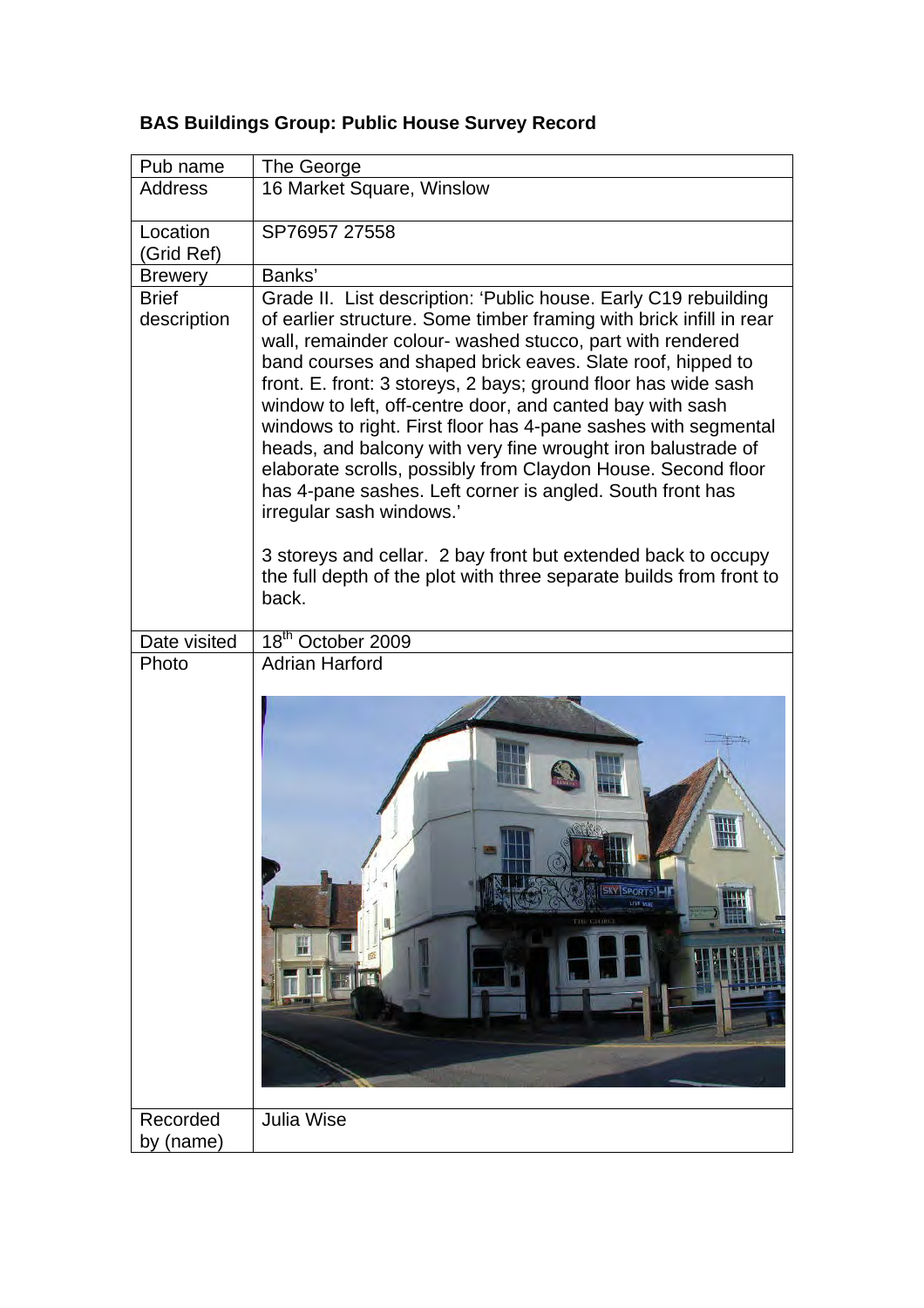| Pub name                       | Golden Lion                                                             |
|--------------------------------|-------------------------------------------------------------------------|
| <b>Address</b>                 | 108 High Street, Winslow                                                |
|                                |                                                                         |
| Location                       | SP76980 27958                                                           |
| (Grid                          |                                                                         |
| Reference)                     | <b>NA</b>                                                               |
| <b>Brewery</b><br><b>Brief</b> | Now a house. 19 <sup>th</sup> century rendered brick with slate roof. 2 |
| description                    | storeys and 3 bays with wide decorative ground floor windows            |
|                                | either side of the door. Chimneys in gables. Trapdoor to                |
|                                | cellar around side of building.                                         |
| Date visited                   | 18 <sup>th</sup> October 2009                                           |
| Photo                          | <b>Adrian Harford</b>                                                   |
|                                |                                                                         |
|                                |                                                                         |
| Recorded by<br>(name)          | <b>Julia Wise</b>                                                       |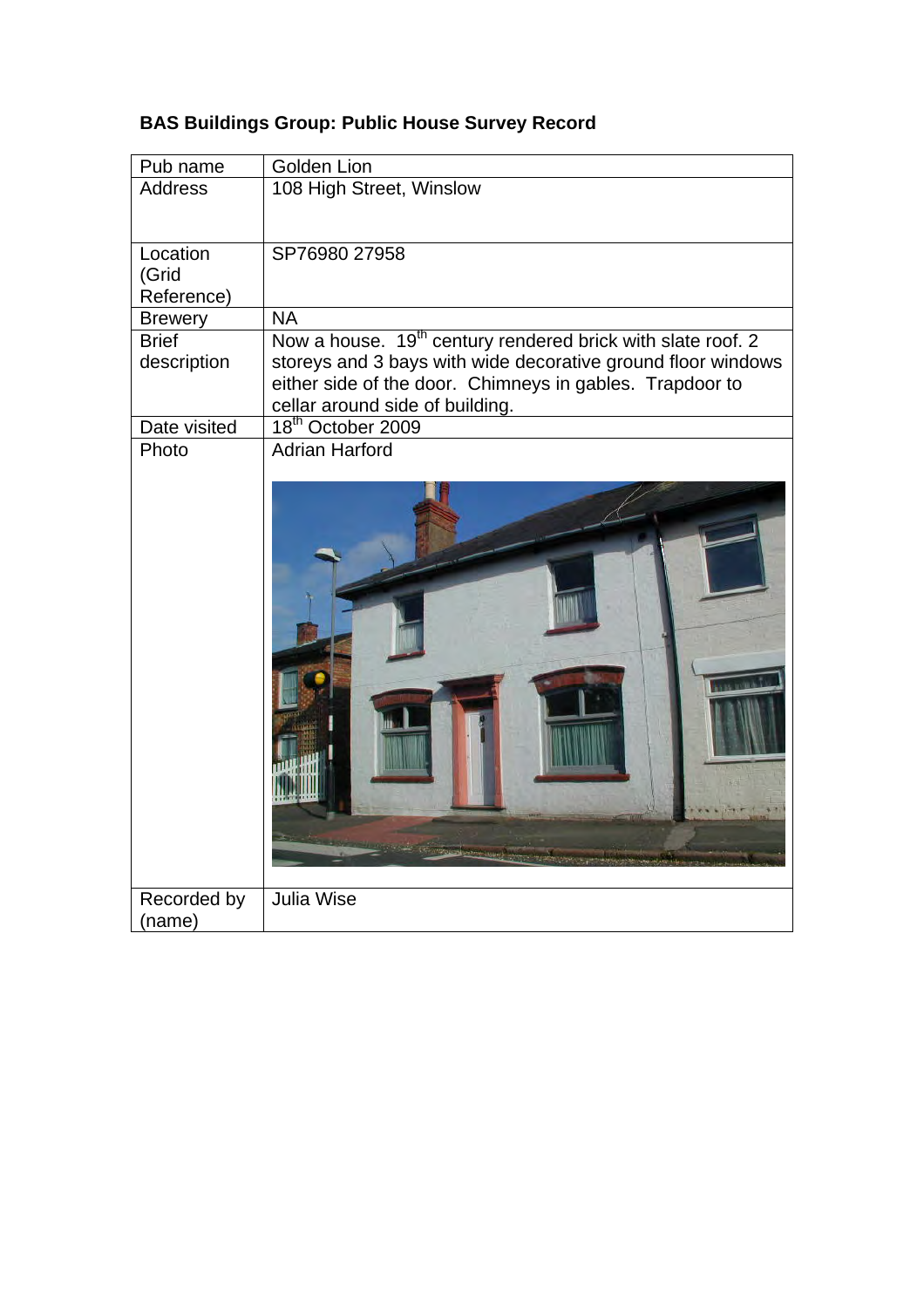| Pub name                    | <b>Kings Head</b>                                                                                                                                                                                                                                                                                                                                                                                                                                                                                                                                                                                                                                                                                                                                             |
|-----------------------------|---------------------------------------------------------------------------------------------------------------------------------------------------------------------------------------------------------------------------------------------------------------------------------------------------------------------------------------------------------------------------------------------------------------------------------------------------------------------------------------------------------------------------------------------------------------------------------------------------------------------------------------------------------------------------------------------------------------------------------------------------------------|
| <b>Address</b>              | 26 High Street, Winslow                                                                                                                                                                                                                                                                                                                                                                                                                                                                                                                                                                                                                                                                                                                                       |
| Location<br>(Grid Ref)      | SP 76995 27680                                                                                                                                                                                                                                                                                                                                                                                                                                                                                                                                                                                                                                                                                                                                                |
| <b>Brewery</b>              | <b>NA</b>                                                                                                                                                                                                                                                                                                                                                                                                                                                                                                                                                                                                                                                                                                                                                     |
| <b>Brief</b><br>description | Grade II. List description: 'House. Small C17 timber framed<br>house, refronted and extended mid-late C18, with long C18-<br>C19 range of former outbuildings to rear. Vitreous brick in<br>header bond with red brick plinth, quoins and window<br>surrounds. Moulded brick eaves. Old tile roof, flanking brick<br>stacks, that to right with C17 thin brick. 2 storeys and attic, 3<br>bays. Ground floor windows altered to 4-pane sashes with<br>gauged brick heads, originally narrower. First floor has 3-pane<br>sashes with moulded frames. Gabled dormers with paired<br>wooden casements. Central 4-panelled door in wooden<br>surround of moulded pilasters and flat cornice hood on cut<br>scroll brackets. Rear range has re-used C18 windows.' |
|                             | Trap door to cellar in pavement at front. Range at rear at right<br>angles with side access.                                                                                                                                                                                                                                                                                                                                                                                                                                                                                                                                                                                                                                                                  |
| Date visited                | 18 <sup>th</sup> October 2009                                                                                                                                                                                                                                                                                                                                                                                                                                                                                                                                                                                                                                                                                                                                 |
| Photo                       | <b>Adrian Harford</b>                                                                                                                                                                                                                                                                                                                                                                                                                                                                                                                                                                                                                                                                                                                                         |
| Recorded<br>by (name)       | <b>Julia Wise</b>                                                                                                                                                                                                                                                                                                                                                                                                                                                                                                                                                                                                                                                                                                                                             |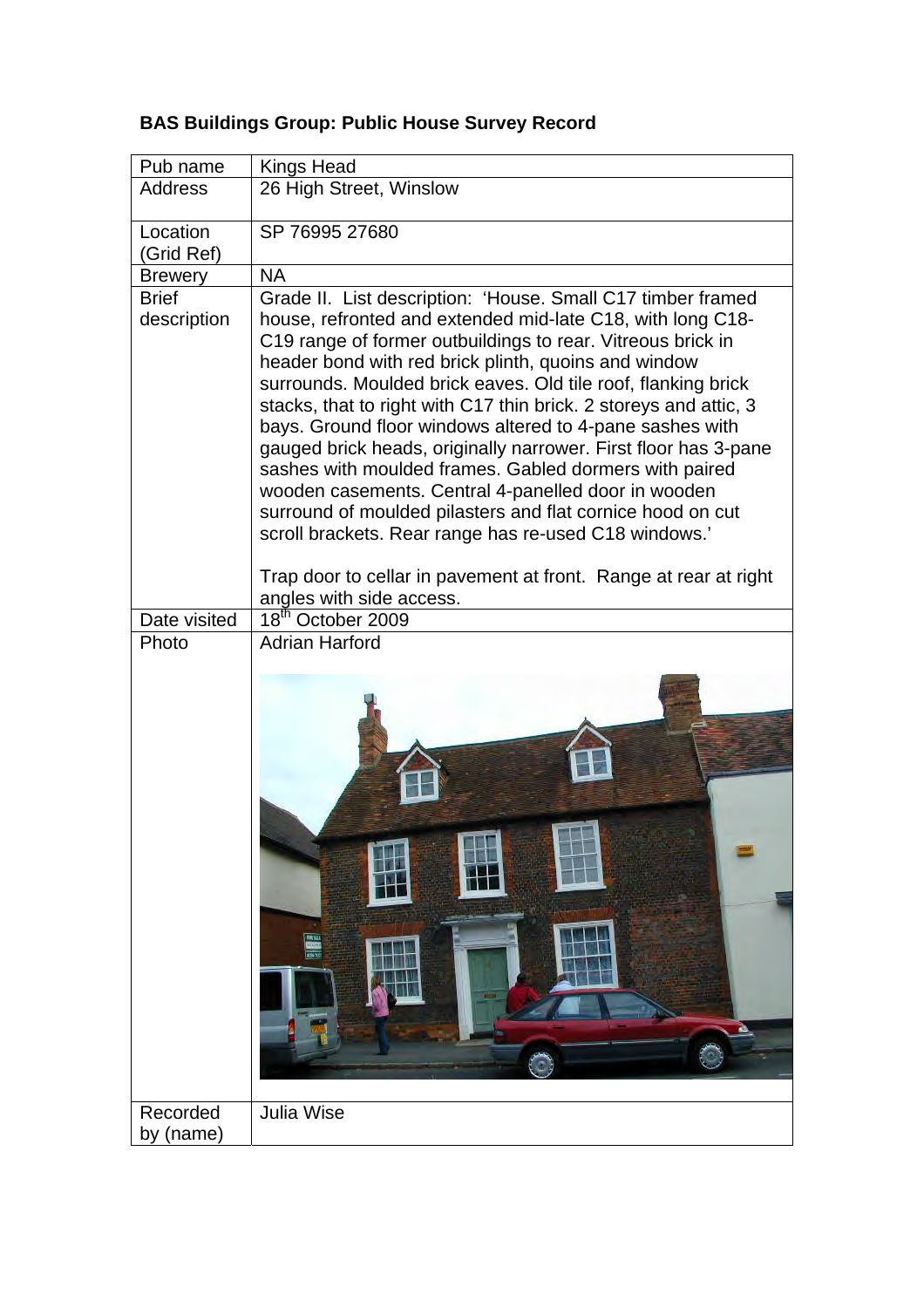| Pub name                    | Nags Head                                                                                                                                                                                                                                                                                                                                                                                                                                                                                                |
|-----------------------------|----------------------------------------------------------------------------------------------------------------------------------------------------------------------------------------------------------------------------------------------------------------------------------------------------------------------------------------------------------------------------------------------------------------------------------------------------------------------------------------------------------|
| Address                     | 39 Sheep Street, Winslow                                                                                                                                                                                                                                                                                                                                                                                                                                                                                 |
| Location<br>(Grid Ref)      | SP77292 27529                                                                                                                                                                                                                                                                                                                                                                                                                                                                                            |
| <b>Brewery</b>              | Unknown                                                                                                                                                                                                                                                                                                                                                                                                                                                                                                  |
| <b>Brief</b><br>description | Grade II. List description: 'Public house. C18. Red and vitreous<br>brick, first floor band course, colour washed plinth, moulded brick<br>eaves. Old tile roof, flanking brick chimneys. 2 storeys, 2 bays.<br>Ground floor has canted bay windows with barred sashes. First<br>floor has small 6-pane sashes. Central 6-panelled door has C19<br>wooden surround of pilasters with incised lines and small cornice<br>hood on cut scroll brackets. Blind window panel above with<br>painted inn sign.' |
|                             | Red and vitreous bricks. Chimney stacks in gable ends. Has<br>clearly been re-roofed as the rear has a different pitch to the<br>front. Weatherboard ?stable range tacked-on at the rear and<br>there is a separate stable block on the other side of the yard.<br>Painted 'date stone' above the front door reads 'Circa 1832' -<br>building possibly re-fronted in 1832?                                                                                                                               |
| Date<br>visited             | 18 <sup>th</sup> October 2009                                                                                                                                                                                                                                                                                                                                                                                                                                                                            |
| Photo                       | <b>Adrian Harford</b>                                                                                                                                                                                                                                                                                                                                                                                                                                                                                    |
|                             | $Cirea$ <sub>1832</sub>                                                                                                                                                                                                                                                                                                                                                                                                                                                                                  |
| Recorded<br>by (name)       | <b>Julia Wise</b>                                                                                                                                                                                                                                                                                                                                                                                                                                                                                        |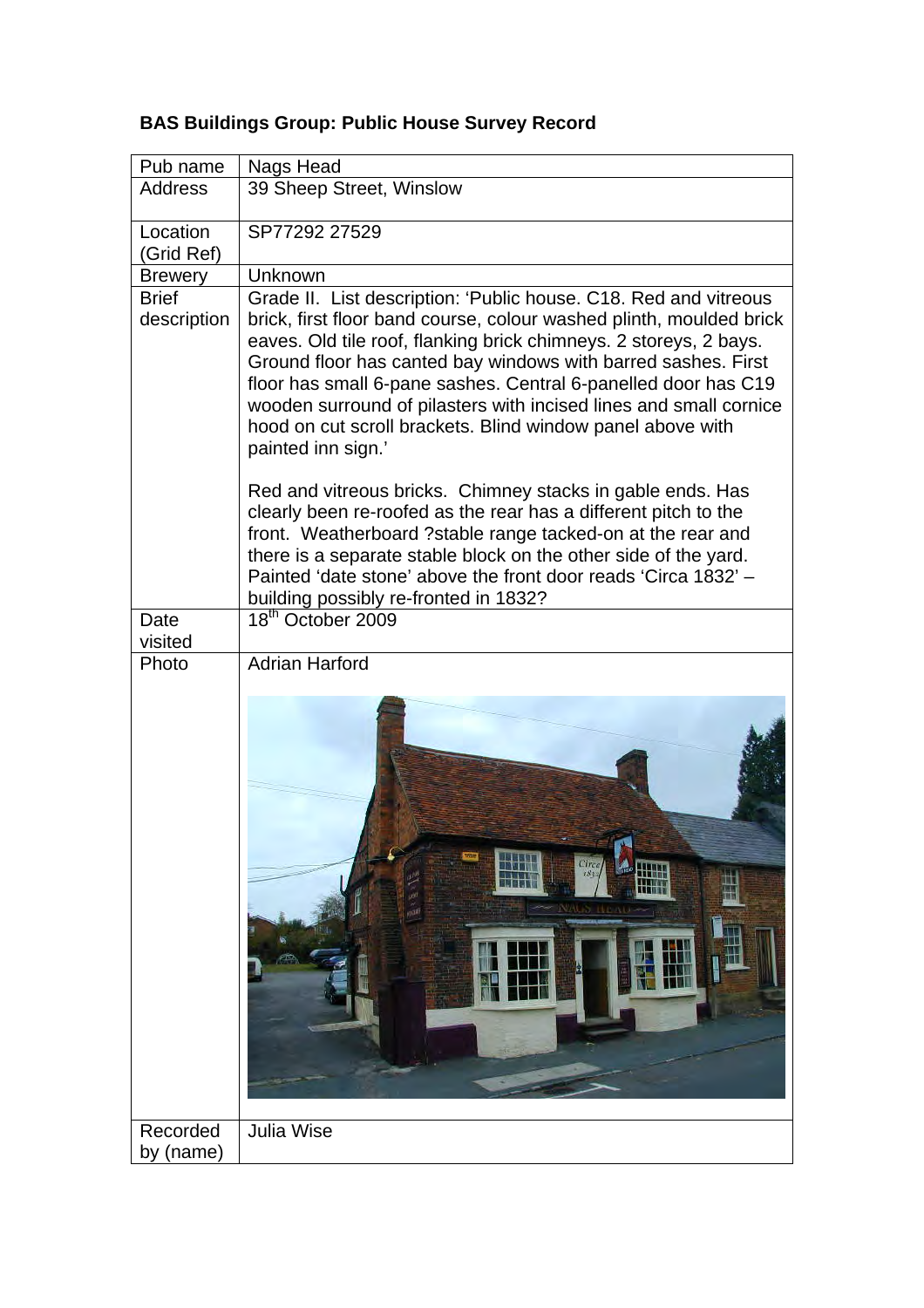| Pub name       | Old Crown                                                                                                                 |
|----------------|---------------------------------------------------------------------------------------------------------------------------|
| <b>Address</b> | 11 Market Square, Winslow                                                                                                 |
| Location       | SP 76937 27568                                                                                                            |
| (Grid Ref)     |                                                                                                                           |
| <b>Brewery</b> | <b>NA</b>                                                                                                                 |
| <b>Brief</b>   | Grade II. List description: 'House. Late C16, altered and re-                                                             |
| description    | fronted late C18. Interior shows timber frame. Front has                                                                  |
|                | colourwashed render to ground floor, roughcast above with                                                                 |
|                | smooth render quoins. Tiled roof with ornamental bands of grey                                                            |
|                | and shaped tiles. Central gable has original carved                                                                       |
|                | bargeboards. Small brick chimney to left. 2 storeys and attic, 2<br>bays. Ground floor has paired barred sash windows and |
|                | wooden entablature on Doric pilasters. First floor has tripartite                                                         |
|                | sashes, one 4-pane sash in attic gable. Interior: house is 2                                                              |
|                | rooms deep with double-sided chimney stack to centre. Ground                                                              |
|                | floor fireplace in front room has moulded stone jambs with                                                                |
|                | slender shafts, and timber lintel with moulded Tudor arch. C17                                                            |
|                | panelling with carved foliage frieze in same room. First floor                                                            |
|                | front room has fireplace with moulded stone Tudor arch and                                                                |
|                | C18 panelling above. Frame of original window to rear of room.                                                            |
|                | Spiral staircase. Attic landing has C17 splat balusters. Ground                                                           |
|                | floor has wooden Doric column to front left. At one time a public<br>house.'                                              |
|                | Recorded in 1580 and closed in 1889 according to owners. Has                                                              |
|                | cellar. Old pub sign survives (in ground floor fireplace).                                                                |
|                | Wooden Doric column is from the old market house.                                                                         |
| Date visited   | $18th$ October 2009                                                                                                       |
| Photo          | <b>Adrian Harford</b>                                                                                                     |
|                |                                                                                                                           |
|                |                                                                                                                           |
|                |                                                                                                                           |
|                |                                                                                                                           |
|                |                                                                                                                           |
|                |                                                                                                                           |
|                |                                                                                                                           |
|                |                                                                                                                           |
|                | <b>NSON EQUILIBRAN</b><br>Æ                                                                                               |
|                | <b>Aster STACKENS</b><br><b>THES &amp; COUNTRY</b>                                                                        |
|                | RESIDENTIAL<br>(OO)<br>AND A NEW HOME                                                                                     |
|                | <b>CONTENTAL A PLANT</b>                                                                                                  |
|                | <b><i>REASKINS &amp; MORTHAGE</i></b><br>(11296 - 1271)                                                                   |
|                |                                                                                                                           |
|                |                                                                                                                           |
|                |                                                                                                                           |
| Recorded       | <b>Julia Wise</b>                                                                                                         |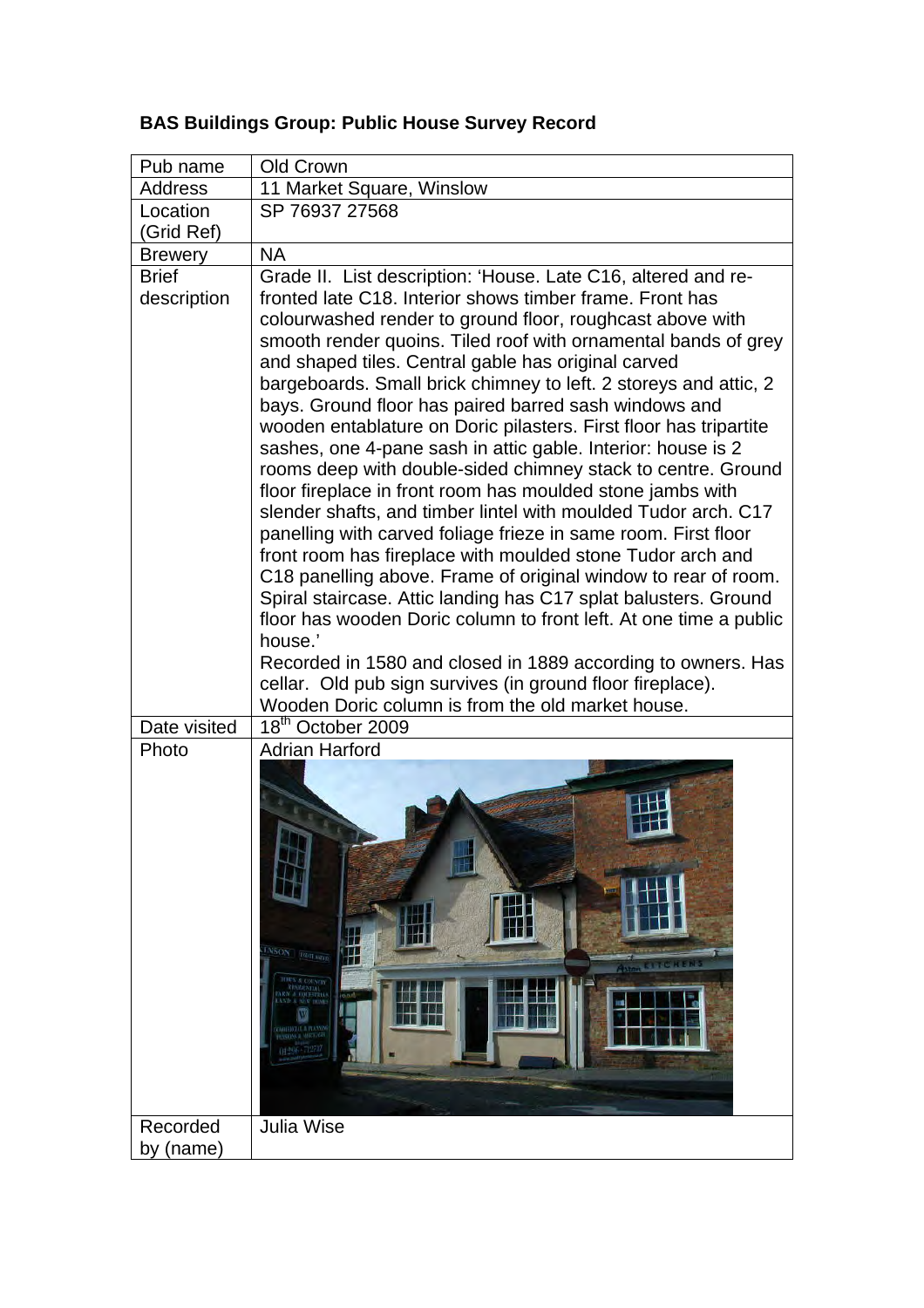| Pub name                    | The Plough                                                                                                                                                                                                                                                                                                                                                                                                                                                                                                                                                                                                                                                                                                                 |
|-----------------------------|----------------------------------------------------------------------------------------------------------------------------------------------------------------------------------------------------------------------------------------------------------------------------------------------------------------------------------------------------------------------------------------------------------------------------------------------------------------------------------------------------------------------------------------------------------------------------------------------------------------------------------------------------------------------------------------------------------------------------|
| <b>Address</b>              | 26 Horn Street, Winslow (Plough Cottage)                                                                                                                                                                                                                                                                                                                                                                                                                                                                                                                                                                                                                                                                                   |
| Location<br>(Grid Ref)      | SP7681527594                                                                                                                                                                                                                                                                                                                                                                                                                                                                                                                                                                                                                                                                                                               |
| <b>Brewery</b>              | <b>NA</b>                                                                                                                                                                                                                                                                                                                                                                                                                                                                                                                                                                                                                                                                                                                  |
| <b>Brief</b><br>description | Grade II. List description: 'House. C17, altered. Whitewashed<br>render over timber frame. Thatched roof to left hand bays, tiled<br>roof to right, brick stacks to left gable and rear of right-hand bay.<br>2 storeys and attic, 3 bays, right hand bay gabled to street.<br>Ground floor has canted bay windows with barred sashes to<br>centre of left-hand section and right-hand bay. Paired barred<br>C19 wooden casements to first floor of each bay and in attic<br>gable to right. C20 door with flanking single casements between<br>right-hand bays.'<br>Now a private house. Steeply-pitched thatch and tile roofs. 1 $\frac{1}{2}$<br>storeys to main range with an extra attic storey in the cross<br>wing. |
| Date<br>visited             | 18 <sup>th</sup> October 2009                                                                                                                                                                                                                                                                                                                                                                                                                                                                                                                                                                                                                                                                                              |
| Photo                       | <b>Adrian Harford</b>                                                                                                                                                                                                                                                                                                                                                                                                                                                                                                                                                                                                                                                                                                      |
|                             | Æ<br>l T<br>0.05436                                                                                                                                                                                                                                                                                                                                                                                                                                                                                                                                                                                                                                                                                                        |
| Recorded<br>by (name)       | <b>Julia Wise</b>                                                                                                                                                                                                                                                                                                                                                                                                                                                                                                                                                                                                                                                                                                          |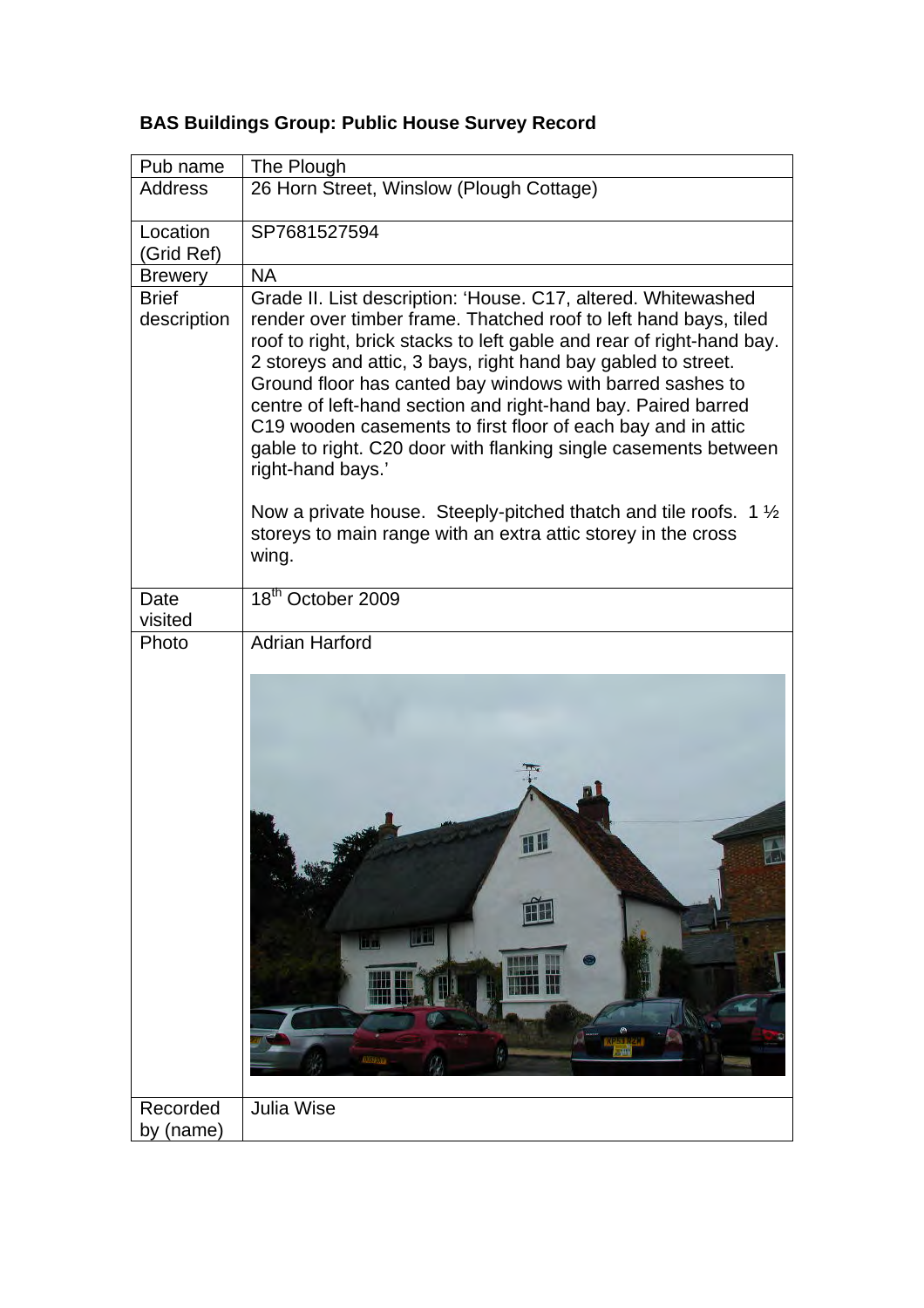| Pub name       | <b>Punch Bowl</b>                                                                             |
|----------------|-----------------------------------------------------------------------------------------------|
| <b>Address</b> | 13 Market Square, Winslow                                                                     |
| Location       | SP 76937 27574                                                                                |
| (Grid Ref)     |                                                                                               |
| <b>Brewery</b> | <b>NA</b>                                                                                     |
| <b>Brief</b>   | Brick with slate roof and chimney stacks at each gable end. 2                                 |
| description    | bays and three storeys. Building has clearly been re-fronted<br>and possibly the roof raised. |
|                | Now a kitchen/interior design shop.                                                           |
|                |                                                                                               |
|                | Building is on the right in the photograph.                                                   |
|                |                                                                                               |
|                |                                                                                               |
| Date visited   | 18 <sup>th</sup> October 2009                                                                 |
| Photo          | <b>Adrian Harford</b>                                                                         |
|                |                                                                                               |
|                |                                                                                               |
|                |                                                                                               |
|                |                                                                                               |
|                |                                                                                               |
|                |                                                                                               |
|                |                                                                                               |
|                |                                                                                               |
|                |                                                                                               |
|                | <b>INSON BEST MENT</b>                                                                        |
|                |                                                                                               |
|                |                                                                                               |
|                |                                                                                               |
|                |                                                                                               |
|                |                                                                                               |
|                |                                                                                               |
|                |                                                                                               |
|                |                                                                                               |
| Recorded       | Julia Wise                                                                                    |
| by (name)      |                                                                                               |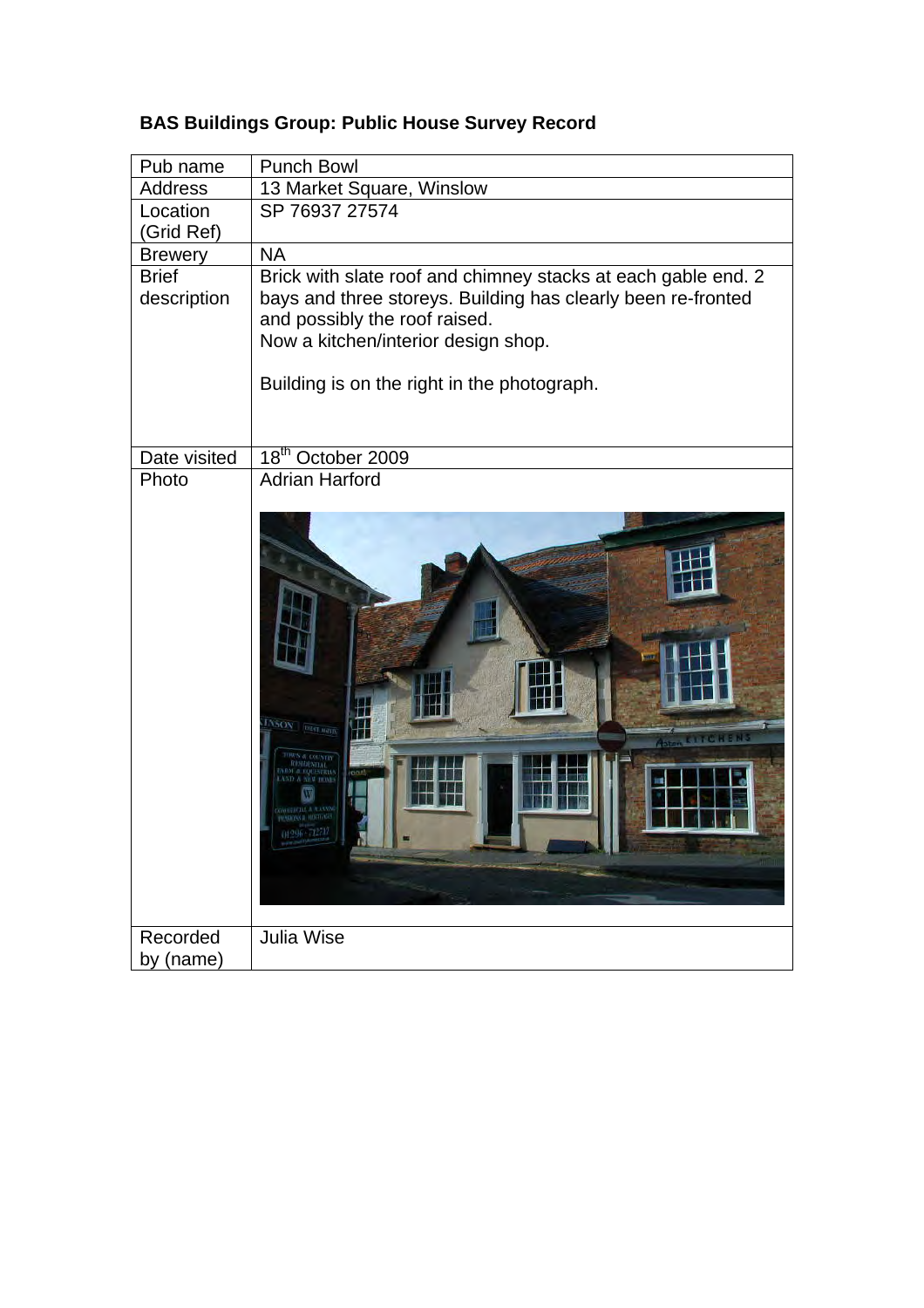| Pub name                        | The Railway                                                                                                                                                                                                                                                                                                                                                                                                                                                                                                                                                                                                                               |
|---------------------------------|-------------------------------------------------------------------------------------------------------------------------------------------------------------------------------------------------------------------------------------------------------------------------------------------------------------------------------------------------------------------------------------------------------------------------------------------------------------------------------------------------------------------------------------------------------------------------------------------------------------------------------------------|
| <b>Address</b>                  | 160 High Street, Winslow (Chesham House)                                                                                                                                                                                                                                                                                                                                                                                                                                                                                                                                                                                                  |
| Location<br>(Grid<br>Reference) | SP76965 28074                                                                                                                                                                                                                                                                                                                                                                                                                                                                                                                                                                                                                             |
| <b>Brewery</b>                  | <b>NA</b>                                                                                                                                                                                                                                                                                                                                                                                                                                                                                                                                                                                                                                 |
| <b>Brief</b><br>description     | Grade II. Listing description: 'House. Early C19. Red brick,<br>slate roof, boarded eaves, 2 storeys and cellar, 3 bays, Outer<br>bays have canted bay windows with cornice tops and sashes to<br>ground floor, and 4-pane sashes with gauged brick heads, to<br>first floor. Centre bay has C20 paired barred wooden casement<br>to first floor, and door with 2 long panels in wooden surround of<br>segmental pilaster strips and small hood on carved scroll<br>brackets. Cellar window to left.'<br>Now a private house. Red brick with slate roof. 2 storeys and 3<br>bays with ground- floor bay windows and steps up to the front |
|                                 | door.<br>18 <sup>th</sup> October 2009                                                                                                                                                                                                                                                                                                                                                                                                                                                                                                                                                                                                    |
| Date visited<br>Photo           | <b>Adrian Harford</b>                                                                                                                                                                                                                                                                                                                                                                                                                                                                                                                                                                                                                     |
|                                 | îΠ<br>植物<br>$\mathbf{e}_i$                                                                                                                                                                                                                                                                                                                                                                                                                                                                                                                                                                                                                |
| Recorded<br>by (name)           | <b>Julia Wise</b>                                                                                                                                                                                                                                                                                                                                                                                                                                                                                                                                                                                                                         |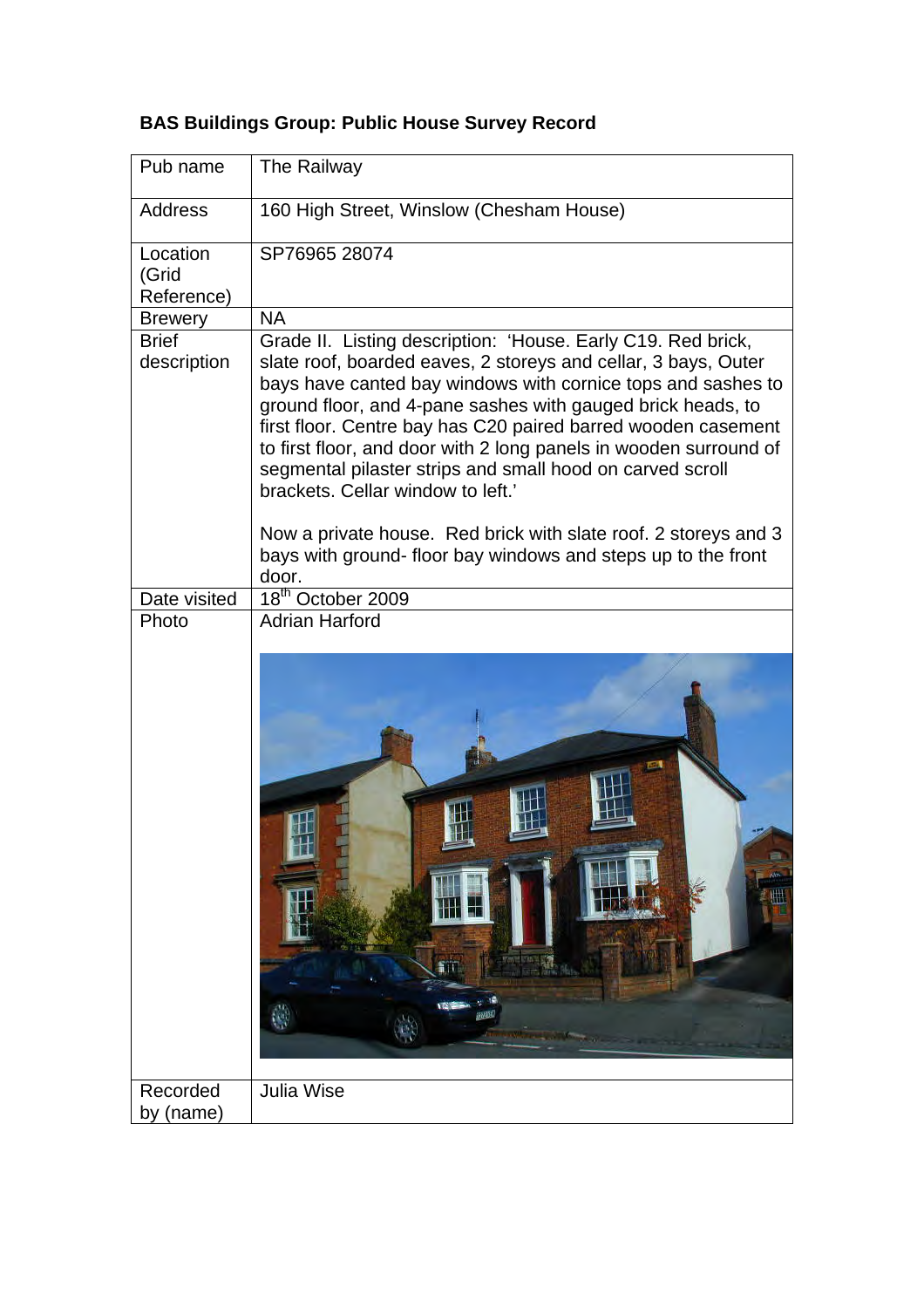| Pub name               | Rose and Crown                                                                                                               |
|------------------------|------------------------------------------------------------------------------------------------------------------------------|
| <b>Address</b>         | 7-9 Market Square, Winslow                                                                                                   |
| Location<br>(Grid Ref) | SP 76938 27557                                                                                                               |
| <b>Brewery</b>         | <b>NA</b>                                                                                                                    |
| <b>Brief</b>           | Grade II. List description: 'House and 2 shops with living                                                                   |
| description            | accommodation above. C17, re-fronted late C18. Brick,                                                                        |
|                        | whitewashed to No.9, dentilled eaves. Old tile roof, slate coped                                                             |
|                        | gable to left, brick stack to right. 2 storey and attic, 3 bays.                                                             |
|                        | Right-hand bays have C20 shopfronts, left-hand bay has wide                                                                  |
|                        | C19 sash window with canted cornice above. First floor has 4<br>sash windows alternating with blind panels. Sash to No.7 has |
|                        | no glazing bars, panel to right painted. Remaining sashes                                                                    |
|                        | barred. Attic dormer to centre of range has C20 casements.                                                                   |
|                        | No. 7 has semi-glazed door to right in reeded surround with                                                                  |
|                        | blank board above. 3 gabled bays to rear have timber framing.'                                                               |
|                        |                                                                                                                              |
| Date visited           | Originally 5 bays? Now 2 vacant shops.<br>$\overline{18}^{\text{th}}$ October 2009                                           |
| Photo                  | <b>Adrian Harford</b>                                                                                                        |
|                        |                                                                                                                              |
| Recorded<br>by (name)  | <b>Julia Wise</b>                                                                                                            |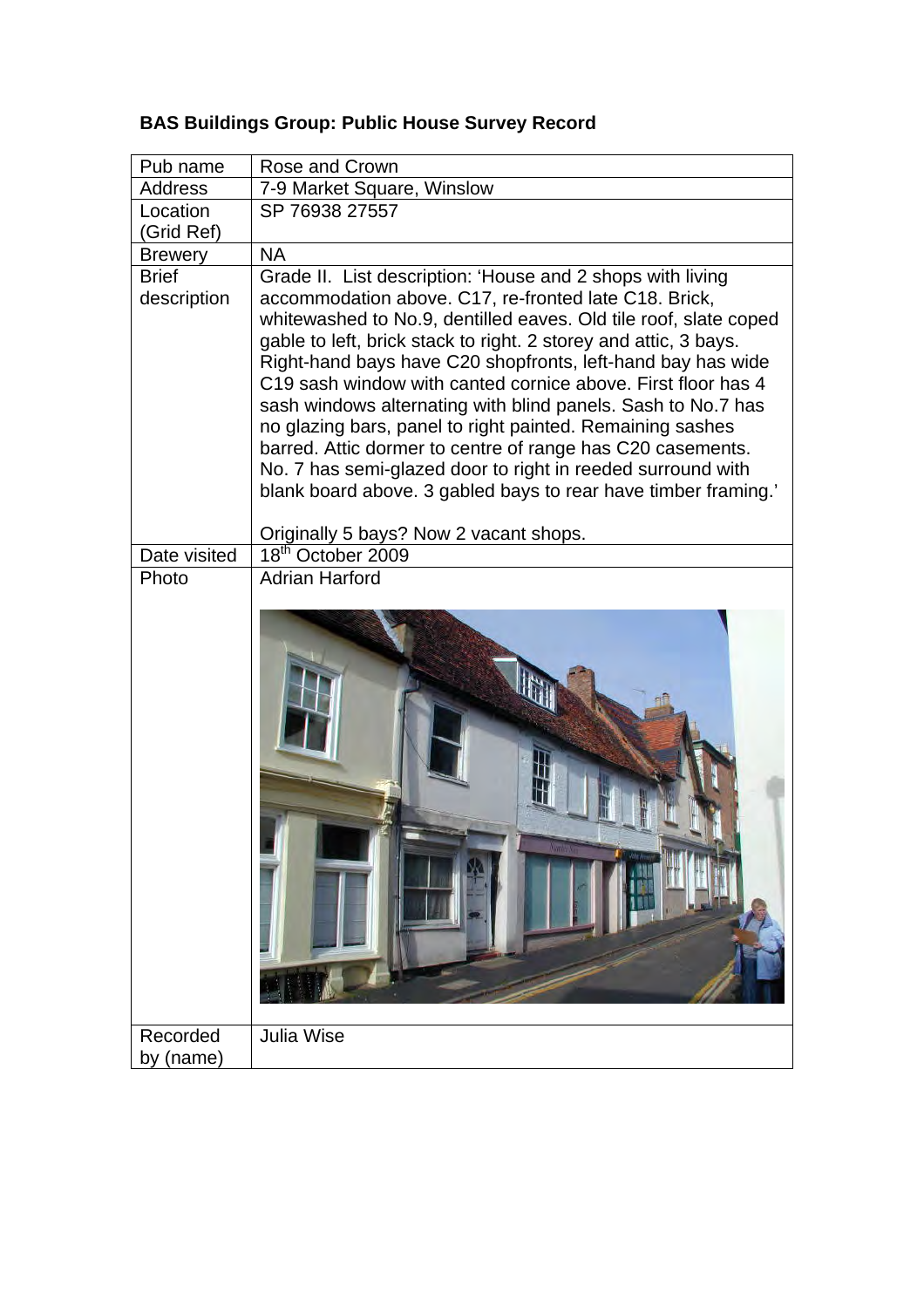| Pub name       | <b>Royal Engineer</b>                          |
|----------------|------------------------------------------------|
| <b>Address</b> | 115 High Street, Winslow                       |
|                |                                                |
| Location       | SP76961 27967                                  |
| (Grid          |                                                |
| Reference)     |                                                |
| <b>Brewery</b> | <b>NA</b>                                      |
| <b>Brief</b>   | Partly demolished to widen turning into Avenue |
| description    | Road.                                          |
| Date visited   | 18 <sup>th</sup> October 2009                  |
| Photo          | <b>NA</b>                                      |
|                |                                                |
|                |                                                |
| Recorded by    | Julia Wise                                     |
| (name)         |                                                |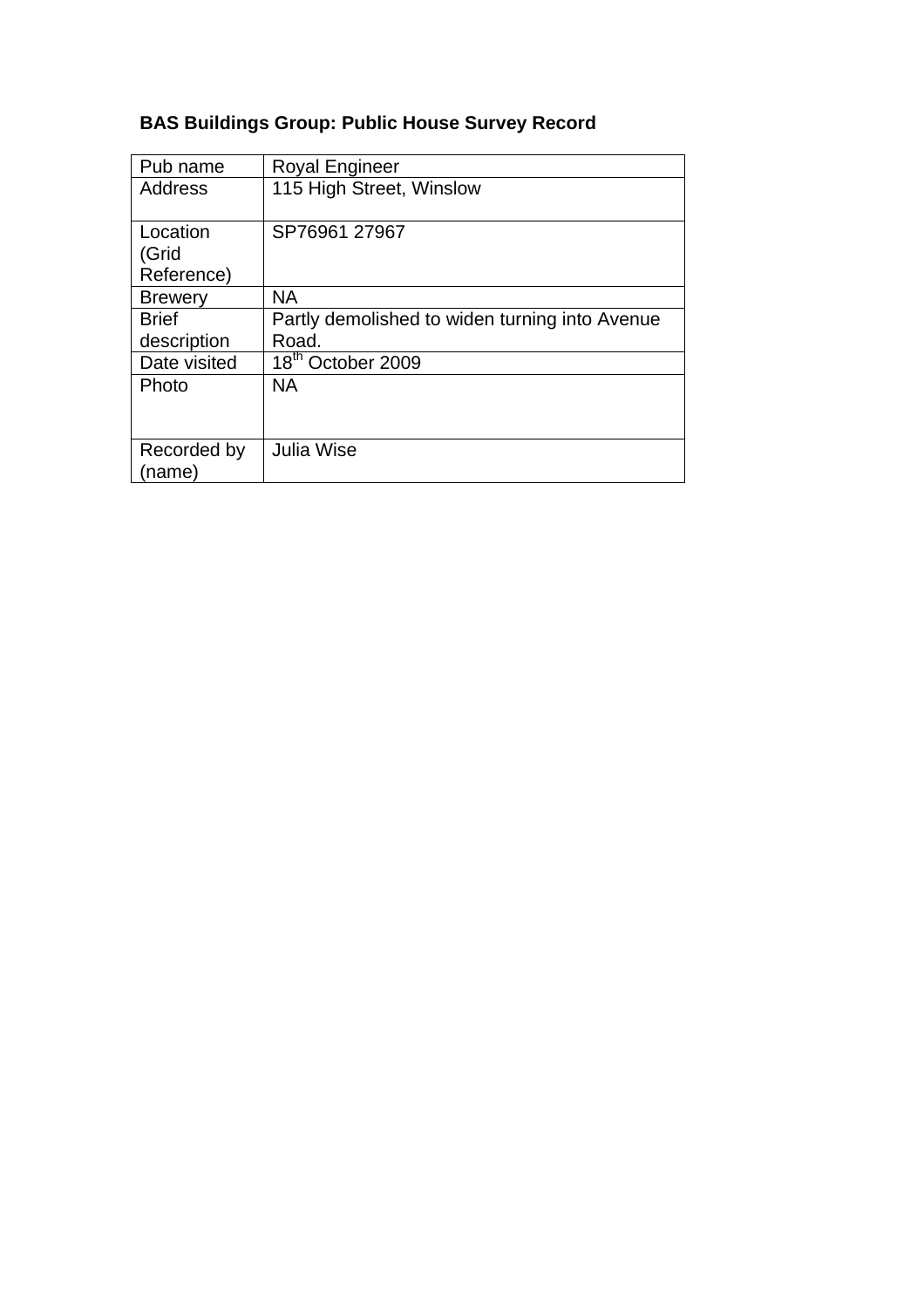| Pub name                        | The Royal Oak                                                                                                                                                                                                                                                                                                                                                                                                                                                            |
|---------------------------------|--------------------------------------------------------------------------------------------------------------------------------------------------------------------------------------------------------------------------------------------------------------------------------------------------------------------------------------------------------------------------------------------------------------------------------------------------------------------------|
| <b>Address</b>                  | 2a High Street, Winslow                                                                                                                                                                                                                                                                                                                                                                                                                                                  |
| Location<br>(Grid<br>Reference) | SP77002 27580                                                                                                                                                                                                                                                                                                                                                                                                                                                            |
| <b>Brewery</b>                  | <b>NA</b>                                                                                                                                                                                                                                                                                                                                                                                                                                                                |
| <b>Brief</b><br>description     | Grade II. List description: 'Shop. Right side wall shares C17<br>timber truss with Bel-Air Laundrette, re-fronted early C19. Brick,<br>parapet with toothed brick ornament. Concealed roof. 2 storeys,<br>one bay. C19 shop front, triple-hung sash window with gauged<br>brick head to first floor. Included for group value. '<br>Delicatessen. Clearly re-fronted, with timber-framing surviving<br>inside. Decorative bracket for hanging sign on front of building. |
| Date visited                    | 18 <sup>th</sup> October 2009                                                                                                                                                                                                                                                                                                                                                                                                                                            |
| Photo                           | <b>Adrian Harford</b><br>esuntiny ratherent                                                                                                                                                                                                                                                                                                                                                                                                                              |
| Recorded<br>by (name)           | <b>Julia Wise</b>                                                                                                                                                                                                                                                                                                                                                                                                                                                        |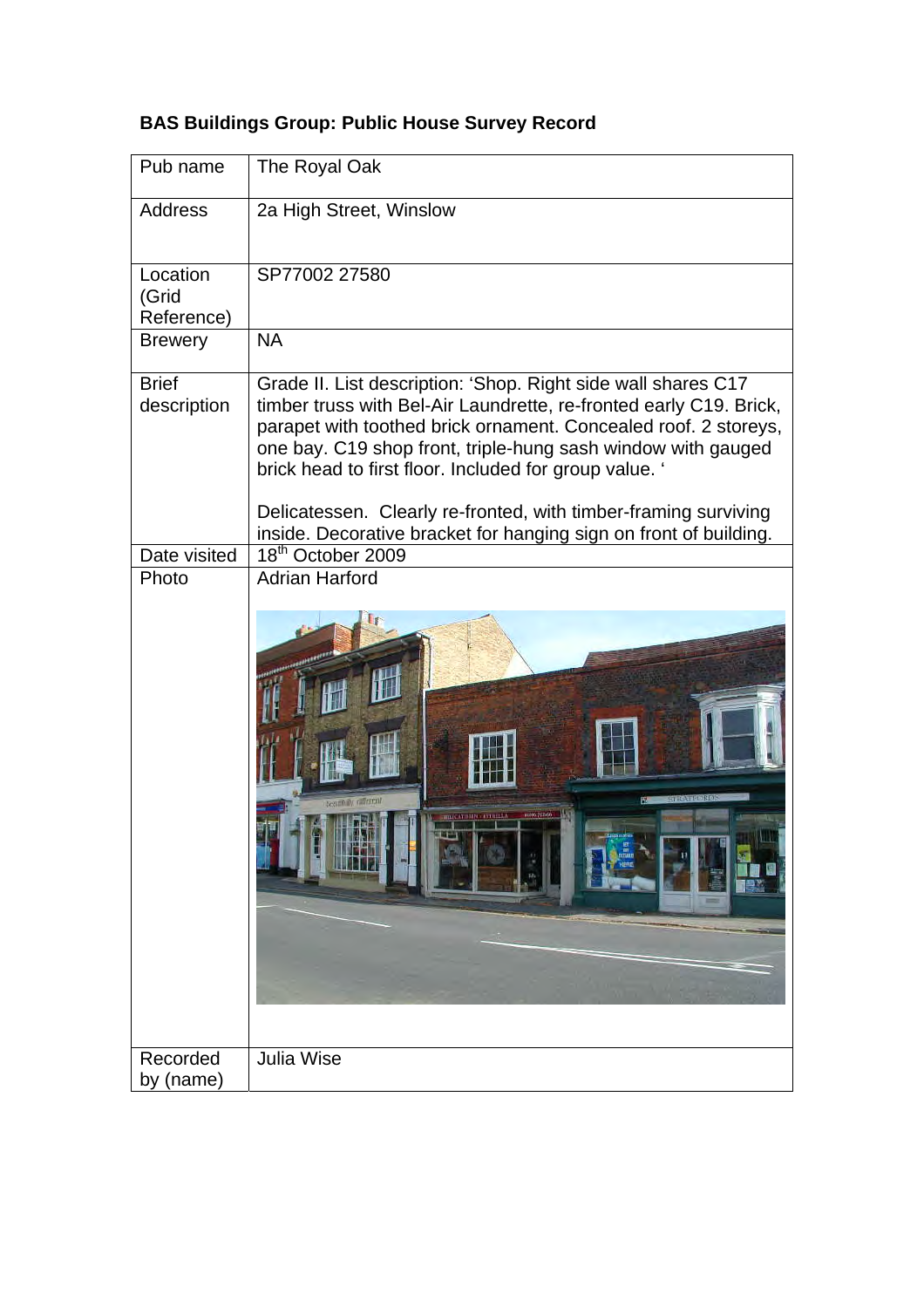| Pub name                        | The Stag                                                                                                                                                                                                                                                                   |
|---------------------------------|----------------------------------------------------------------------------------------------------------------------------------------------------------------------------------------------------------------------------------------------------------------------------|
| <b>Address</b>                  | 166 High Street, Winslow (Stag House)                                                                                                                                                                                                                                      |
| Location<br>(Grid<br>Reference) | SP76958 28100                                                                                                                                                                                                                                                              |
| <b>Brewery</b>                  | <b>NA</b>                                                                                                                                                                                                                                                                  |
| <b>Brief</b><br>description     | 19 <sup>th</sup> century yellow stock brick with red brick dressings and slate<br>roof. 4 bays with cart access in left hand bay, 3 right hand bays<br>with central doorway and ground floor bay windows. Chimneys<br>in gable ends. Lantern bracket on right-hand corner. |
| Date<br>visited                 | 18 <sup>th</sup> October 2009                                                                                                                                                                                                                                              |
| Photo                           | <b>Adrian Harford</b>                                                                                                                                                                                                                                                      |
| Recorded<br>by (name)           | Julia Wise                                                                                                                                                                                                                                                                 |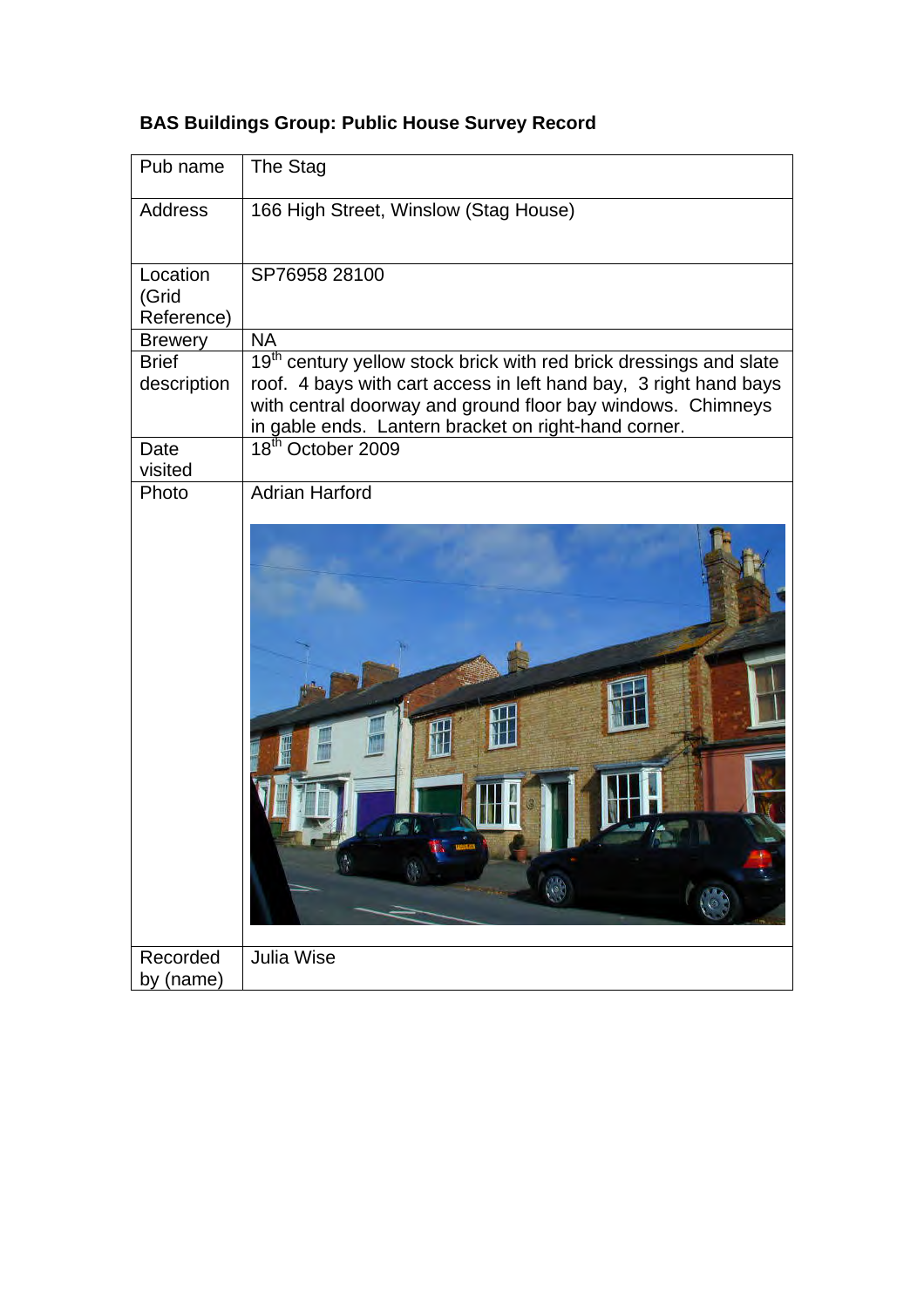| Pub name          | Station Inn                                                                        |
|-------------------|------------------------------------------------------------------------------------|
| <b>Address</b>    | 63 Station Road, Winslow (1-4 Station Cottages)                                    |
| Location<br>(Grid | SP77130 28427                                                                      |
| Reference)        |                                                                                    |
| <b>Brewery</b>    | <b>NA</b>                                                                          |
| <b>Brief</b>      | Now 3 private houses. 19 <sup>th</sup> century yellow stock brick with             |
| description       | slate roof. Main front of 3 bays with central door, rear<br>range set at an angle. |
| Date visited      | 18 <sup>th</sup> October 2009                                                      |
| Photo             | <b>Adrian Harford</b>                                                              |
|                   |                                                                                    |
| Recorded by       | <b>Julia Wise</b>                                                                  |
| (name)            |                                                                                    |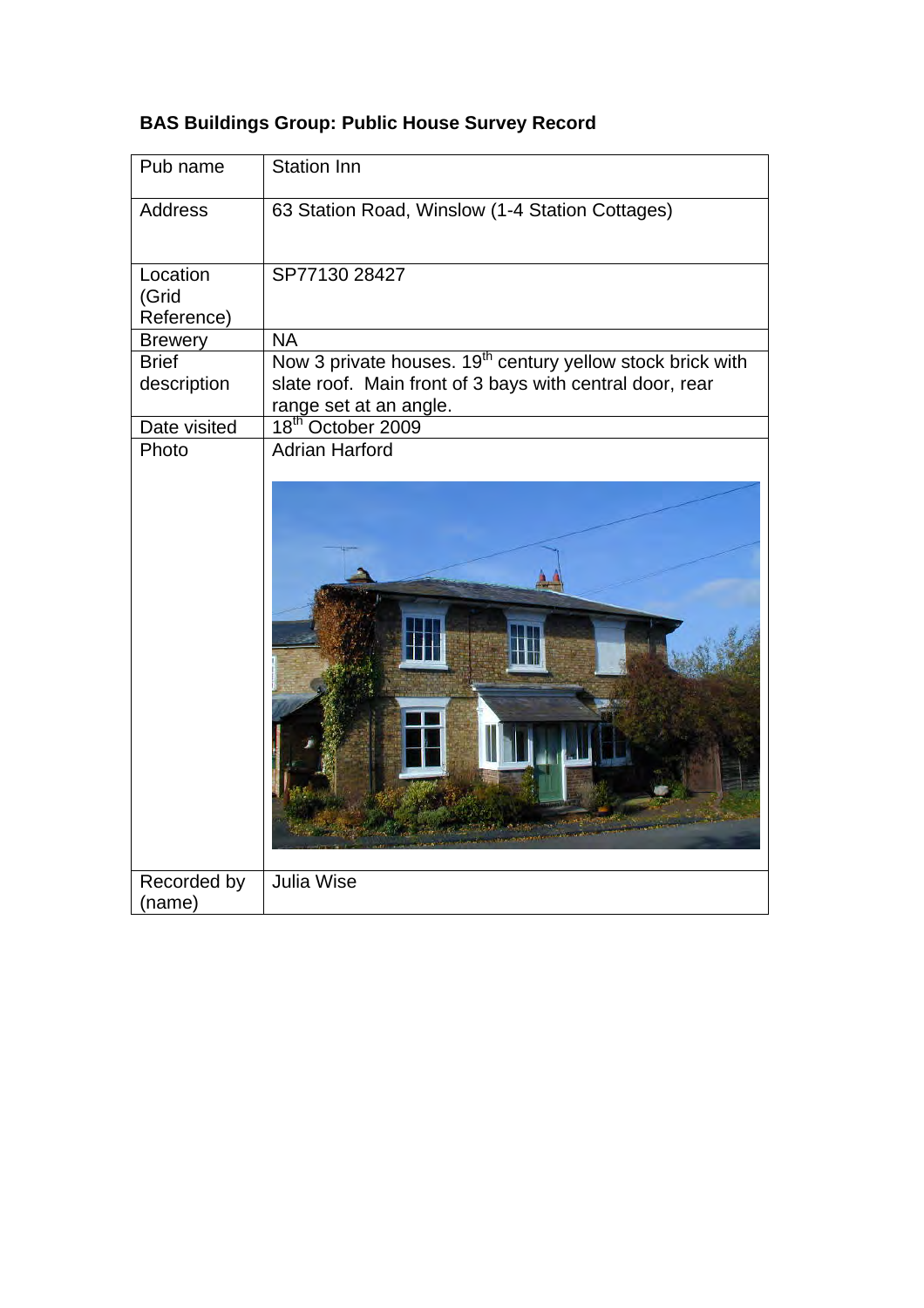| <b>Address</b><br>2 Buckingham Road, Winslow<br>Location<br>SP 76912 28197<br>(Grid<br>Reference)<br>Marstons?<br><b>Brewery</b><br><b>Brief</b><br>C19 rendered brick with slate roofs. Building in two ranges,<br>one fronting Buckingham Road, the other Station Road. 5 bay<br>description<br>'front' with central door and 3 bay 'side' range with central<br>door.<br>18 <sup>th</sup> October 2009<br>Date visited<br><b>Adrian Harford</b><br>Photo<br>SWA<br><b>Julia Wise</b><br>Recorded by<br>(name) | Pub name | The Swan |
|------------------------------------------------------------------------------------------------------------------------------------------------------------------------------------------------------------------------------------------------------------------------------------------------------------------------------------------------------------------------------------------------------------------------------------------------------------------------------------------------------------------|----------|----------|
|                                                                                                                                                                                                                                                                                                                                                                                                                                                                                                                  |          |          |
|                                                                                                                                                                                                                                                                                                                                                                                                                                                                                                                  |          |          |
|                                                                                                                                                                                                                                                                                                                                                                                                                                                                                                                  |          |          |
|                                                                                                                                                                                                                                                                                                                                                                                                                                                                                                                  |          |          |
|                                                                                                                                                                                                                                                                                                                                                                                                                                                                                                                  |          |          |
|                                                                                                                                                                                                                                                                                                                                                                                                                                                                                                                  |          |          |
|                                                                                                                                                                                                                                                                                                                                                                                                                                                                                                                  |          |          |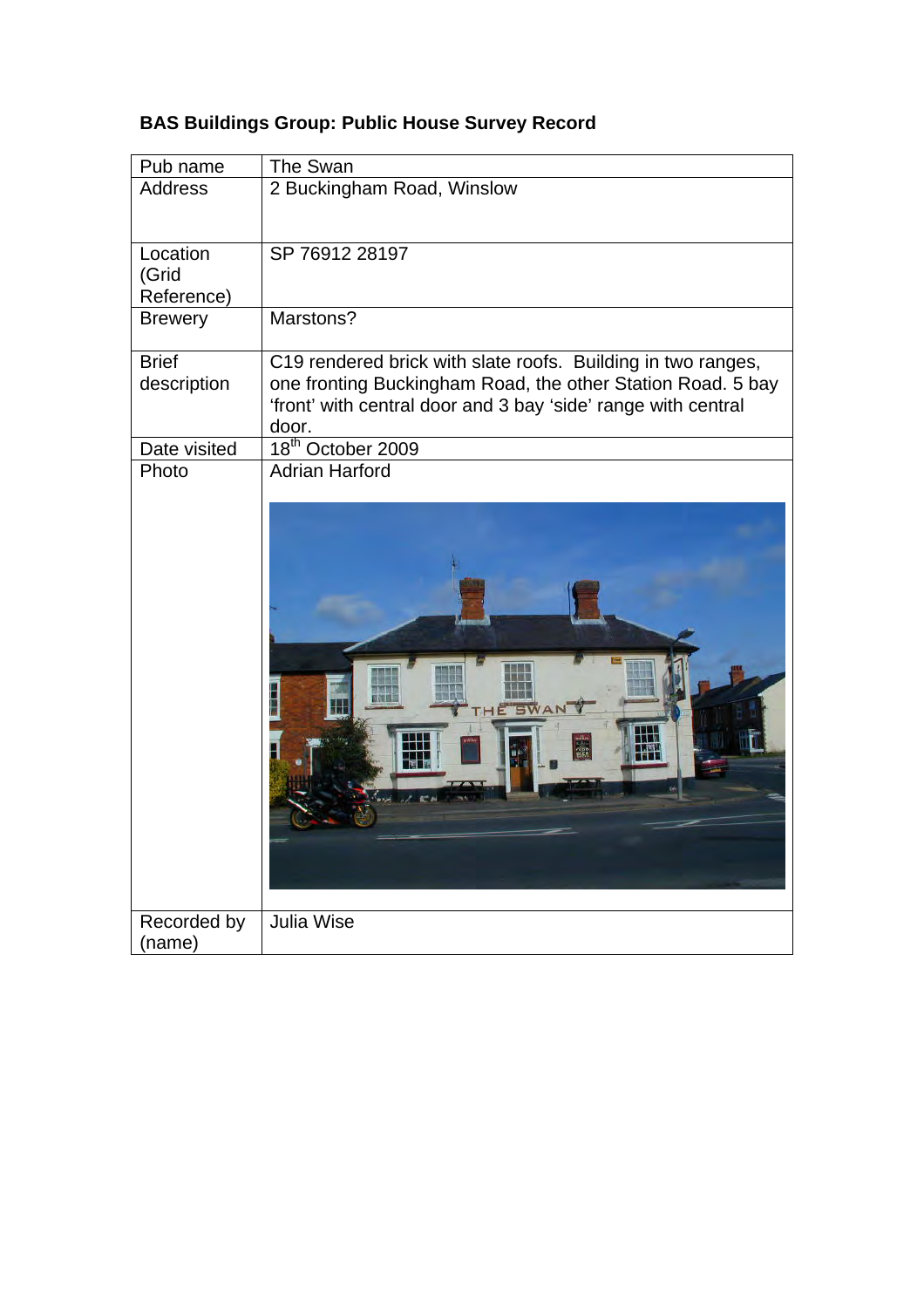| Pub name                        | <b>Three Pigeons</b>                                                                                                                                                                                                              |
|---------------------------------|-----------------------------------------------------------------------------------------------------------------------------------------------------------------------------------------------------------------------------------|
| <b>Address</b>                  | 27 High Street, Winslow                                                                                                                                                                                                           |
| Location<br>(Grid<br>Reference) | SP 76977 27688                                                                                                                                                                                                                    |
| <b>Brewery</b>                  | <b>NA</b>                                                                                                                                                                                                                         |
| <b>Brief</b><br>description     | Red brick with vitreous headers and red brick dressings to<br>windows and quoins. Slate roof. Looks 18 <sup>th</sup> century? 19 <sup>th</sup><br>century shop front to right hand bay, now a video shop. Cart<br>entry to right. |
| Date visited                    | 18 <sup>th</sup> October 2009                                                                                                                                                                                                     |
| Photo                           | <b>Adrian Harford</b>                                                                                                                                                                                                             |
| Recorded<br>by                  | Julia Wise                                                                                                                                                                                                                        |